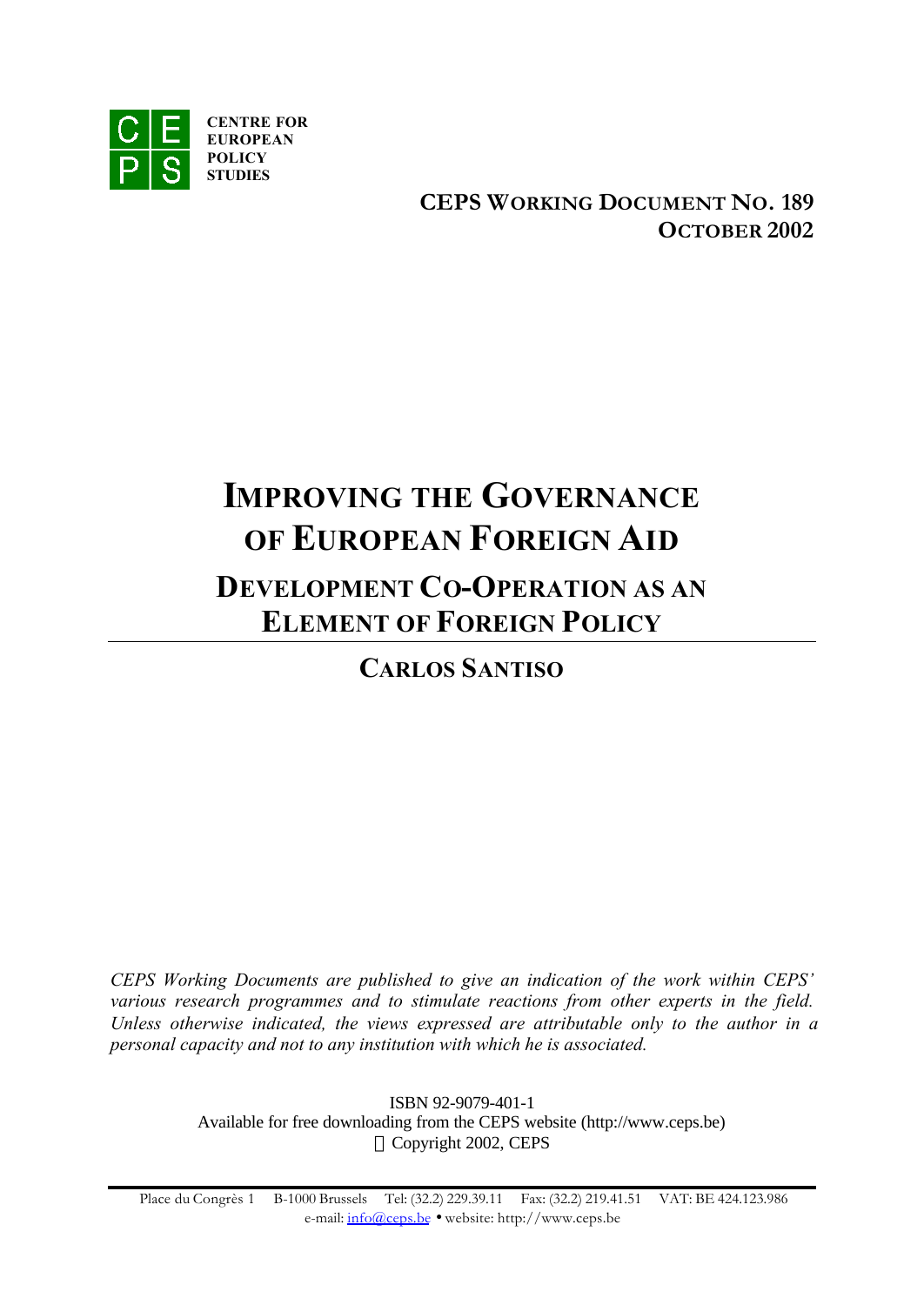# **IMPROVING THE GOVERNANCE OF EUROPEAN FOREIGN AID DEVELOPMENT CO-OPERATION AS AN ELEMENT OF FOREIGN POLICY** *CEPS WORKING DOCUMENT NO. 189*

**CARLOS SANTISO\***

#### **Introduction: An uncertain future**

l

Should European Union (EU) member states 're-nationalise' foreign aid? Considering the dismal record of the aid managed by the European Commission, this is a legitimate question that European leaders nevertheless seem unwilling to address seriously. Like in America, there is heightened debate across Europe on the purpose of the aid it provides to developing countries. The current debates on poverty reduction, debt relief and, more broadly, the effectiveness of development assistance have brought renewed light on foreign aid.

The reform of external relations is a critical dimension of the newly launched Convention on the Future of Europe. In 2000, €8.3 billion (about \$US8 billion) were allocated to finance external relations activities, of which almost  $\oplus$  billion to foreign aid. In the draft 2002 budget of the EC (excluding *European Development Fund* resources), €12.5 billion are committed to external actions, including  $\epsilon$  billion pre-accession aid. Yet, the contentious discussions tend to focus exclusively on the core dimensions of foreign policy, namely on enlargement, security and defence policy. They only tangentially address the no less crucial reform of foreign aid policy. As Europe embarks on yet another attempt to define its purpose in the world, the uncertain future of European foreign aid has received scant attention. Renewed criticism, both within and outside the EU, renders the reform of European Community (EC) aid all the more urgent. $<sup>1</sup>$ </sup>

However, EC foreign aid is in disarray, lacking political thrust, strategic purpose and institutional support. Recurrent reform initiatives have left the bureaucracy responsible for its management on the defensive and increasingly frustrated. EU aid officials are the first victims of the dysfunctional governance of European foreign aid. Institutional structures have run amok and have created perverse incentives, which inhibit the innovation and boldness that is often required to promote sustainable development and democratic governance in poor countries. Instead, structural flaws have created a risk-averse bureaucracy driven by the

<sup>∗</sup> Carlos Santiso is a political economist at the Paul H Nitze School of Advanced International Studies of Johns Hopkins University in Washington, D.C. He specialises in the political economy of democratisation, governance reform and public finance accountability in emerging markets, as well as the reform of international financial institutions and multilateral development organisations, especially the European Union. He previously served at the International Institute for Democracy and Electoral Assistance (1996-2000), the Cabinet of the French Prime Minister (1996) and a Paris-based country risk consulting firm (1995). He is also an independent consultant to various bilateral aid agencies, multilateral institutions and policy think tanks. E-mail: csantiso@hotmail.com. The author gratefully acknowledges the support and insights of Luis Tejada Chacón, Roel von Meijenfeldt, and Massimo Tommasoli.

<sup>&</sup>lt;sup>1</sup> The European Union (EU) refers to the regional inter-governmental organisation established by the 1992 Maastricht Treaty, which includes, in its 'first pillar', the European Community (EC) created by the 1957 Treaty of Rome. The European Council, Parliament, and Commission are responsible for the management of community policies, amongst which foreign aid. The aid provided by the EC and managed by the Council and Commission co-exists with that of the EU member states.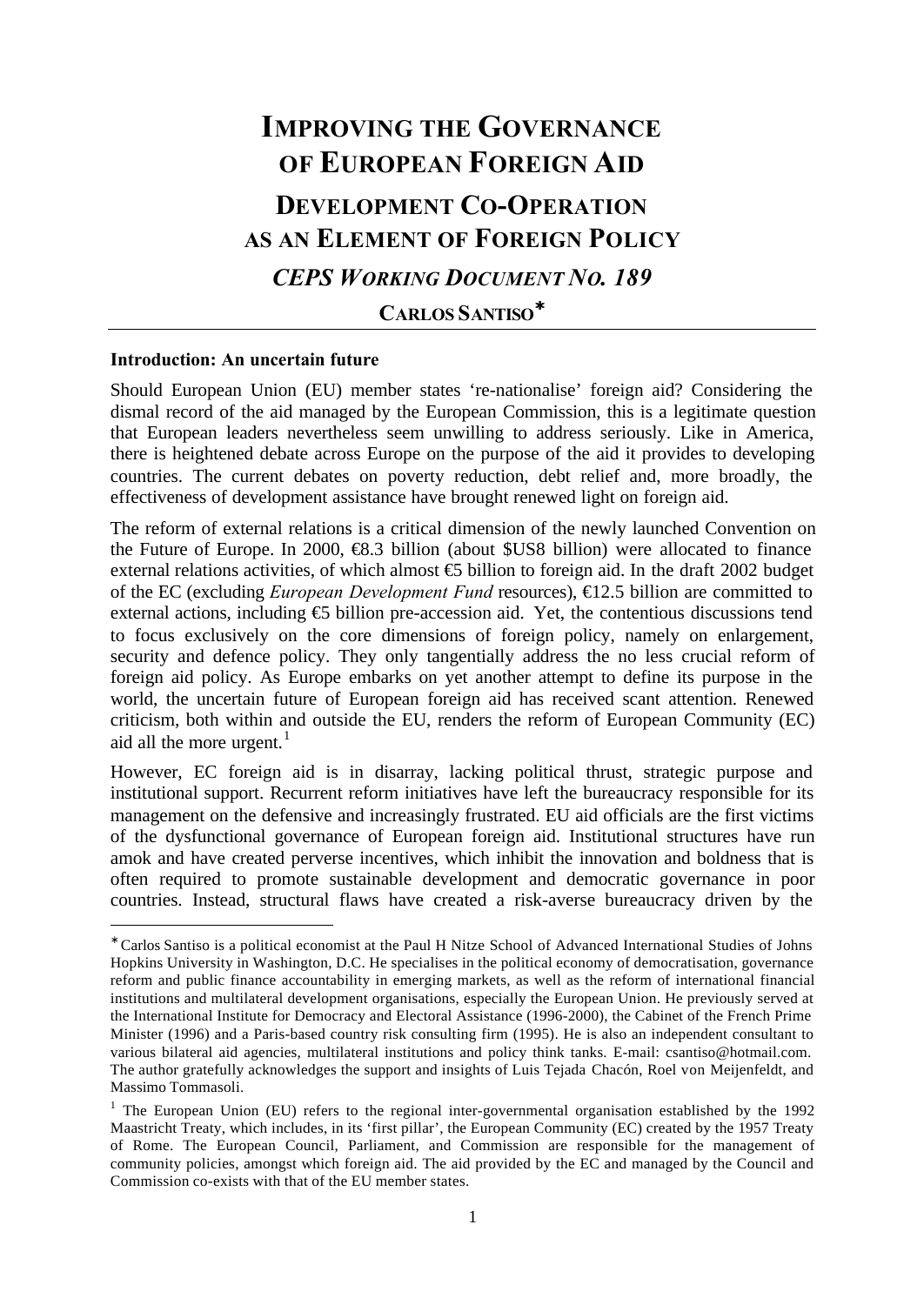tortuous procedures of financial accountability. The EU thus seems unable of articulating a European identify in development co-operation capable of challenging the latest fads of the prevalent 'Washington consensus.'

Current debates on the reform of European foreign aid remain an insider affair, exclusively dealt with by Euro-technocrats. They are obscured by the impossibility of most outside observers to comprehend how EU foreign aid actually works. Developing countries have long given up on attempting to comprehend it. They have, at times, expressed frustration with the EC's inchoate bureaucratic procedures and the added burden these create, as they are struggling to strengthen their own systems of governance. Complying with EC interminable procedural and financial requirements often over-stretches their limited administrative capacities.

Ironically, improving governance has become both a condition and objective of European foreign aid. Yet, the governance of European foreign aid is hardly an example to be followed. EC aid policies applicable to any given sector or geographical region are made of a thicket of regulations, resolutions, declarations, and communications, which often lack an overarching purpose and strategic objectives. This abstruse complexity has also enabled the Commission to elude public scrutiny, except from European non-government organisations, most of which either depend or seek EC financing.

It has become almost impossible to navigate the complex labyrinth of the Commission bureaucracy and in particular its foreign aid apparatus whose Kafkaesque structures and procedures are beyond comprehension. The exasperation with the failure of the Commission to reform its ways was bluntly expressed by Britain's development minister, Clare Short, in June 2000: 'the Commission is the worst development agency in the world. The poor quality and reputation of its aid brings Europe into disrepute.<sup>72</sup> Similarly, alluding to the dismal record of EC foreign aid to Albania, Chris Patten, the European Commissioner for External Affairs, has recognised that 'The EU's capacity for making political promises is more impressive than our past record on delivering financial assistance.<sup>3</sup> Why, then, have EU countries repeatedly failed to harness the aid managed by the Commission?

This study argues that the root cause of the current state of affairs is linked to the very process of European integration and the birth defects of European foreign aid policy. Europe has never clearly decided whether it wants development aid to be an instrument of its diplomacy or an autonomous policy with its own objectives and rationale. Time has probably come to make such a decision. The reform of the aid it provides is a critical dimension of its foreign policy, a dimension often overlooked by the debates on foreign, security and defence policies. It should be a critical component of any meaningful debate on the reform of EU external relations and added on the agenda of the constitutional convention launched in 2002. The main question arising from recent reforms is who will set development co-operation policy and how will it be translated into operational aid strategies. A corollary question is which organisational structure is most appropriate to achieve the EU's development goals.

# **The ELUSIVE quest for reform**

l

European foreign aid, as a core aspect of EU's external relations, is progressively coming under greater scrutiny. The reform of EC foreign aid is at the centre of the current overhaul of EU governance initiated after the resignation of the Commission *en masse* in 1999 amid

<sup>&</sup>lt;sup>2</sup> Clare Short, 'Aid that Doesn't Help', Financial Times, 23 June 2000.

 $3$  Quoted in: 'EU aid to Albania: Stinking fish,' The Economist, 27 October 2001, p. 49.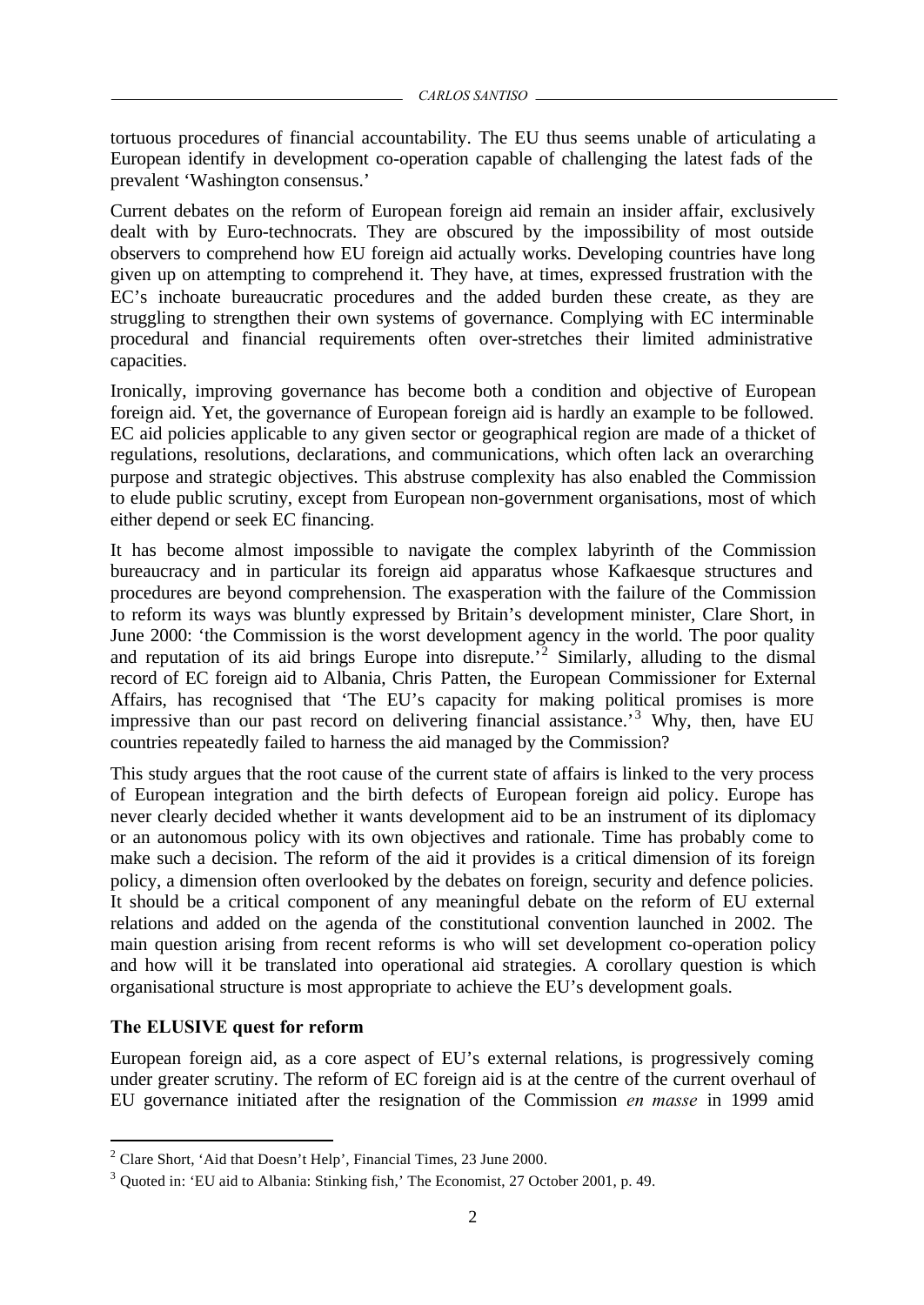allegations of fraud and mismanagement. However, the reform process initiated in 1998 is beset with both promises and dilemmas and, as Chris Patten recognises, lack of significant improvement by the end of 2004 would constitute failure.

In 1998, the European Court of Justice criticised the Commission for the lack clarity of purpose and coherence as well as the insufficient legal basis of the aid it provides.<sup>4</sup> Two subsequent reports of the European Court of Auditors in 2000 further criticised the management practices of the Commission, forcing it to suspend and review its programs to promote democracy and good governance abroad.<sup>5</sup> Acid commentators have thus called on the Commission to improve its internal governance before attempting to reform the domestic governance of those countries it aims to assist.

The 2000 White Paper on *Reforming the Commission* and the 2001 White Paper on *European Governance* provide critical assessments of the root causes of the EC crisis of legitimacy and credibility.<sup>6</sup> Only in late 2000 did the EU adopt a policy statement on development policy, the first such statement in decades, policy which outlined a comprehensive approach to development, focussed on poverty reduction.<sup>8</sup> The statement on development policy provides a clear statement of objectives, and a benchmark against which the EC can and should be held accountable for its development assistance, to ensure that its policy aspirations produce results.

With the adoption in May 2000 of the *Communication on the Reform of the Management of External Assistance,* the Commission embarked on what it proclaimed to be a radical overhaul of its aid programmes with the objective of increasing the coherence and effectiveness of the aid it provides.<sup>9</sup> The stated objectives of the reform are to improve the quality and speed of delivery of projects, ensure sound financial management, and increase the impact of European development assistance. In February, and then in May 2001, the Commission produced a rolling programme of action, setting out clearly the reform programme in terms of aims, actions, expected results, an indicative timetable, and the progress made.

In January 2001, an autonomous implementing agency, the *European Aid Co-operation Office*, was established as a single department to handle the EC's external aid, with the exception of pre-accession programmes. The intention is to enhance the effectiveness of aid and rationalise the management and implementation of development assistance in the context of a deconcentration of responsibilities towards the EC offices in developing countries. The new set-up moves further away from the traditional division of responsibilities between the

<sup>&</sup>lt;sup>4</sup> The European Court of Justice contested the legal basis for EC democracy aid in its ruling of 12 May 1998 (Case C-106/96) on an injunction from the European Parliament concerning the lack of a proper legal basis for certain EC programmes.

<sup>&</sup>lt;sup>5</sup> European Court of Auditors, 2000, Special Report 12/2000 (Brussels: OJEC C 230/1 10.8.2000); and European Court of Auditors, 2000, Special Report 21/2000 (Brussels: OJEC C57/01 22.02.2000).

<sup>&</sup>lt;sup>6</sup> European Commission, Reforming the Commission: A White Paper (Brussels, 05.04.2000 COM(2000)2000 final); and European Commission, European Governance: A White Paper (Brussels, 25.07.2001, COM (2001) 428 final).

<sup>&</sup>lt;sup>7</sup> European Commission, Communication to the Council on the Reform of the Management of External Assistance (Brussels, 16 May 2000).

<sup>&</sup>lt;sup>8</sup> Council of the European Union, The European Community's Development Policy: Statement by the Council and the Commission (Brussels, 10 November 2000,  $2304<sup>th</sup>$  Council Meeting 12929/00); and European Commission, Communication from the Commission to the Council and the European Parliament on the European Community's Development Policy (Brussels, 26.04.2000 COM (2000) 212 final).

<sup>&</sup>lt;sup>9</sup> European Commission, Communication to the Council on the Reform of the Management of External Assistance (Brussels, 16 May 2000).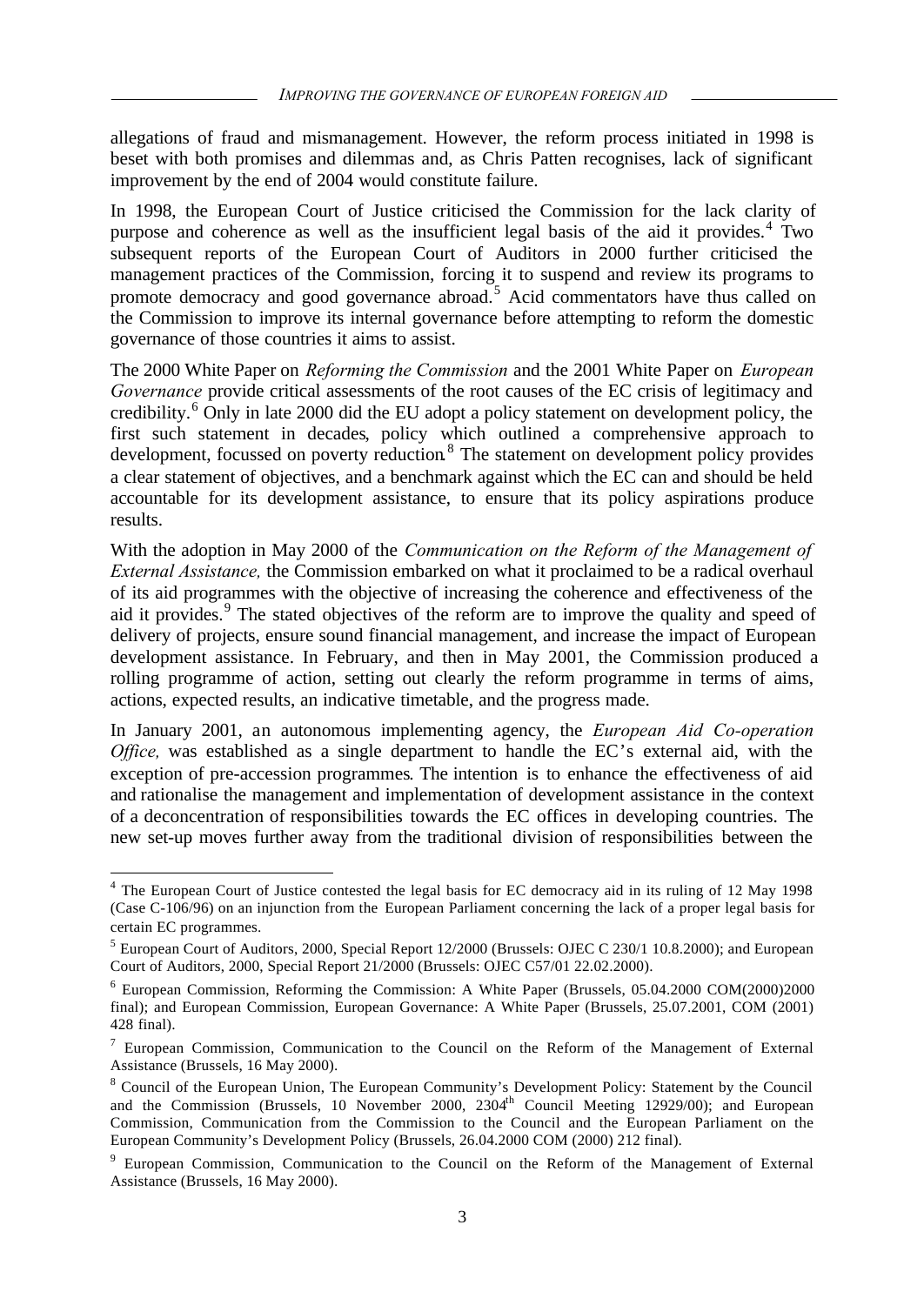Commission's Directorate Generals (DG) along geographical lines – mainly ACP and non-ACP countries. DG Development and DG External Relations are now charged with the programming phase of the project cycle – policy and strategies – for ACP and non-ACP countries respectively.

Thus far, the allegedly historic reform of EC aid has produced disappointing results. In many ways, it is aggravating the situation by converting foreign aid essentially in a technical activity. Since the adoption of the Maastricht Treaty in 1992, foreign aid has become a community' policy, managed by the Commission under the supervision and guidance of the European Council, where EU countries are represented. EU member states have thus delegated to the Commission responsibility for managing a substantial portion of their development assistance to developing countries. They have 'locked in' their commitment to further European integration by bounding themselves by treaty to develop a common development assistance policy. However, they have kept alongside EC aid their own bilateral aid programs, with different political objectives and diverging strategic approaches, a tension that often generates frictions and creates unnecessary duplication and even competition.

Furthermore, European development aid remains strongly compartmentalised across geographic lines, along four main regions – Africa, the Caribbean and the Pacific (ACP), Asian and Latin America (ALA), the Mediterranean countries (MED), and East and Central Europe and the Commonwealth of Independent States (CIS). The co-operation with each one of these regions is governed by its own set of agreements and is often captured by those EU member states with a special political interest in a specific region of the world. The aid apparatus of the Byzantine Commission is divided between three directorate generals and one implementing agency within the purview of the Commission. This structure has created insurmountable inertia that makes it particularly difficult to reform it and define sectoral strategies and apply them consistently across regions. Hence the multiple standards that are applied to different countries, according to the legal basis of the co-operation agreement.

# **Good intentions**

l

The generosity of Europe is uncontested and undisputed. This does not mean however that it should be critically scrutinised and substantially improved. The core issue is that, despite being the world's most generous donor, Europe's influence in world affairs remains inhibited by the lack of coherence of the policies and structures guiding its development co-operation. According to the Development Assistance Committee (DAC) of the Organisation for Economic Co-operation and Development (OECD), Europe (i.e. the EU and its member states) has provided 25 of the world's US\$54 billion dollars of development assistance in 2000 (representing 46 percent of total official development assistance).<sup>10</sup> The EC alone provided US\$5 billion (8.5 percent of total foreign aid), representing a 13 percent increase from 1999 and most of it in grant form.<sup>11</sup> This makes the EC the fourth provider of aid in volume in 2000. By comparison, the United States provided US\$10 billion in aid in 2000. In 2000, EC's overall aid commitments (both from the EC's own budget and the *European Development Fund*) totalled over US\$12 billion, as shown in Table 1.

<sup>&</sup>lt;sup>10</sup> OECD DAC, Development Co-operation Report 2001 (Paris: OECD, 2002); and OECD DAC, A Mixed Picture of Official Development Assistance in 2001 (available at http://www.oecd.org/dac consulted on 13 May 2002).

 $11$  OECD DAC, DAC Aid Peer Review of the European Community (Paris: OECD DAC, 2002).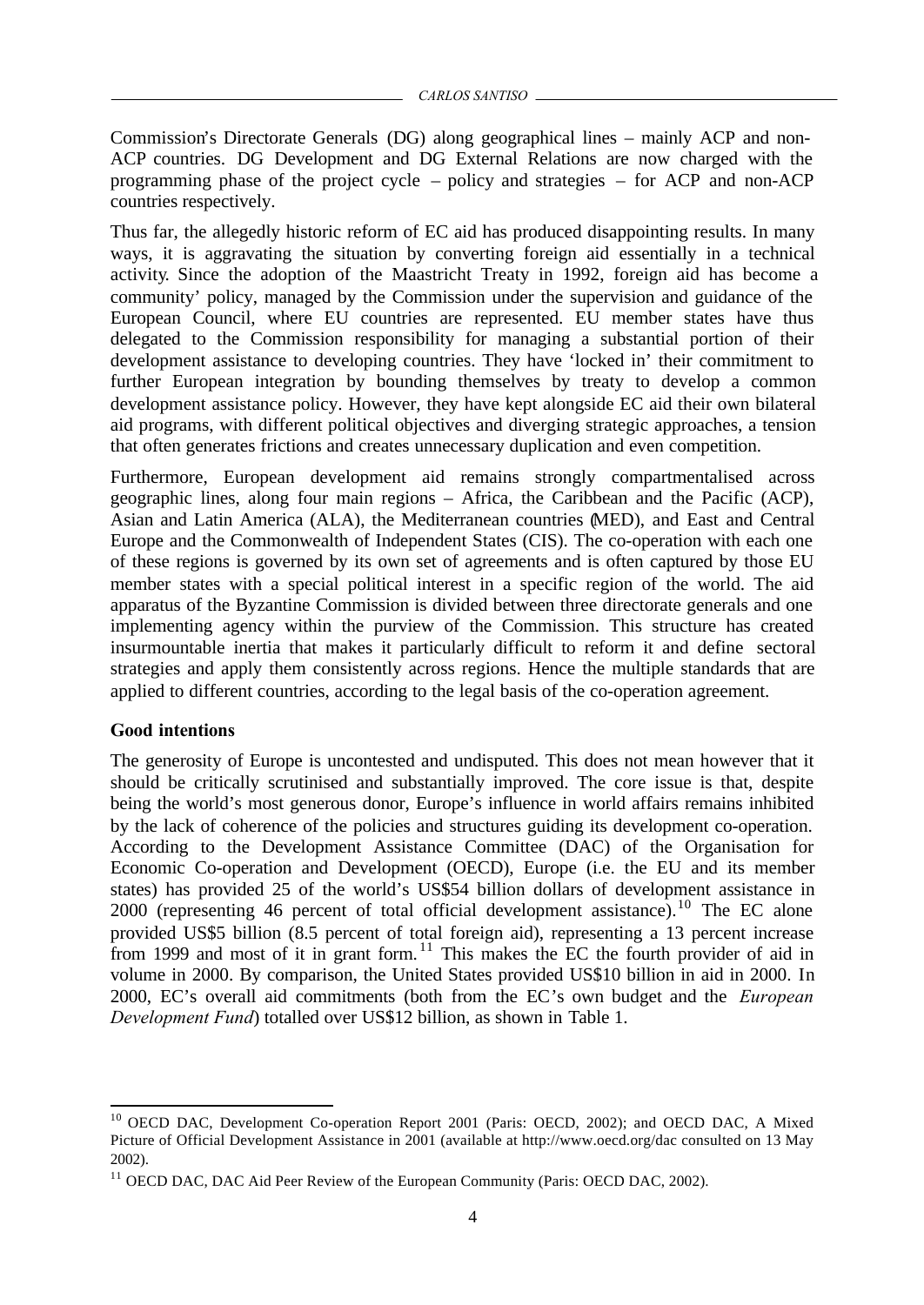|                                        | <b>Commitments</b> | <b>Payments</b> |
|----------------------------------------|--------------------|-----------------|
| European Development Fund              | 5.7                | 2.3             |
| <b>General Commission Budget</b>       | 12.2               | 77              |
| <b>Total Development Assistance</b>    | 17.9               | 9.9             |
| of which:                              |                    |                 |
| <b>Official Development Assistance</b> | 12.6               | 7.4             |
| <b>Official Aid</b>                    | 53                 |                 |

*Table 1. European Development Assistance in 2000 (in € billion)*

*Source*: European Commission, *Annual Report on the Implementation of the European Commission's External Assistance – situation as at 1 January 2001* (Brussels: European Commission, 2001).

Furthermore, EC foreign aid has continued to grow over an extended period, both in relative and absolute terms, when many other programmes have declined. Over the past decade, it has grown faster than other OECD countries precisely because EU member states have agreed to channel a growing share of their aid budgets through the EC. In 1970 EU member states were channelling 7 percent of their aid through the EC. By 1990, this ratio was up to 13 percent and in 1997 it was over 17 percent.

Moreover, at the European Council meeting in Barcelona, Spain, on 15 and 16 March 2002, the EU agreed to increase its aid commitment so that collectively EU member states increase their average from 0.32 to 0.39 percent of GDP by 2006 – compared to the pale 0.1 percent of the United States. The Scandinavian countries lead the race, most of them surpassing the 0.7 percent threshold established by the United Nations. These trends reflect EU countries' continuing commitment to an 'ever closer union' as well as Europe's commitment to alleviating poverty in developing countries. However, giving the widespread criticism regarding the ineffectiveness and mismanagement of EC aid, why do member states continue to delegate further responsibilities and transfer increasing resources to the EC – often imposing new demands?

In part, these developments reflect the new-found realisation of the importance of development aid not only to alleviate poverty and promote development, but also to prevent the seeds of lawlessness and terrorism to grow in the fertile environments of economic deprivation and state failure. They also reflect a race for generosity and altruism between Europe and America. The EU announced its intention to increase aid levels at the eve of the United Nations-sponsored conference on *Financing for Development* held in Monterrey, Mexico, on 18-22 March 2002, partly to put the United Statesto shame. However, the EU announcement was overshadowed by that of President George Bush who, on 14 March 2002, revealed a new bold initiative to increase US core development assistance by 50 percent over the next three years, resulting in a US\$5 billion annual increase over current levels.<sup>12</sup>

At Monterrey, rich countries agreed to increase the flows of aid to developing countries, promising to direct most of the increase towards the poorest countries.<sup>13</sup> The Monterrey's commitment is conditioned, however, on the recipient countries' adherence to the rule of law and democratic governance. As a result, on 2 July 2002, donor countries reached an

<sup>&</sup>lt;sup>12</sup> Access to the Millennium Challenge Fund will nevertheless be conditioned by three factors: the recipient country's commitment to respect human rights, strengthen the rule of law and combat corruption.

<sup>&</sup>lt;sup>13</sup> United Nations, Draft Outcome of the International Conference on Financing for Development, Note by the Secretariat on the Adoption of the Monterrey Consensus (New York: United Nations, A/CONF.198/3, 1 March 2002).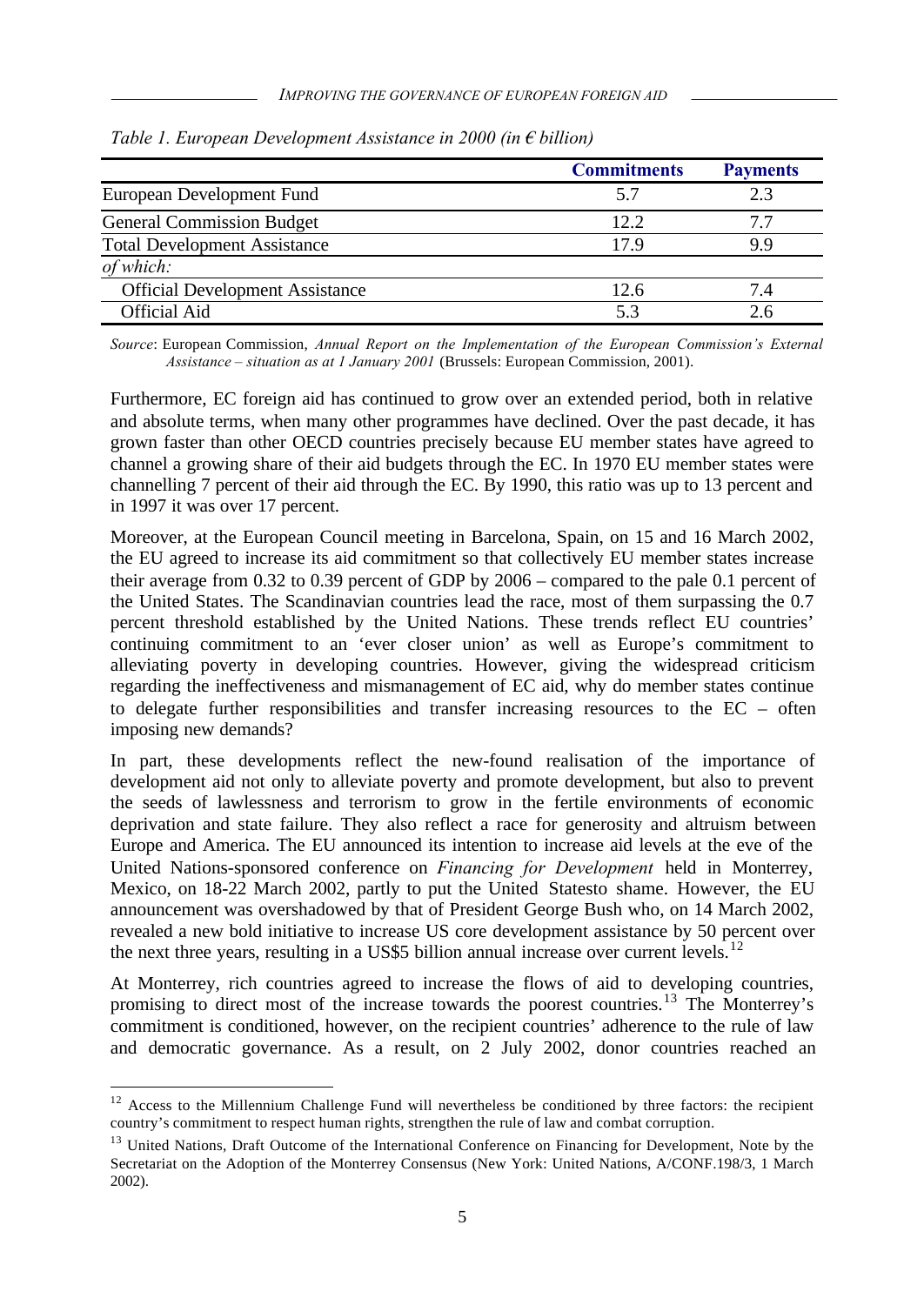agreement on a three-year plan to fund the World Bank's concessional lending program to 79 poor countries. The thirteenth replenishment of the resources of the *International Development Association* (IDA) will make US\$23 billion available to poor countries over the next three years (2003-2006), US\$13 billion coming from new contributions from 39 donor countries. This represents an increase of approximately 20% over levels of the previous replenishment in 1998. As a result of pressure from the Bush administration and despite European concerns, a compromise was reached according to which between 18 and 21 percent of those resources shall be provided in the form of grants.

The reform of aid was at the centre of the discussions of the recent meeting of the industrialised countries of the G8 in Kananaskis, Canada, on 25-26 June 2002, which focused on Sub Saharan Africa. At this meeting, African leaders formally submitted their proposals for a *New Partnership for Africa's Development* (NEPAD), an initiative launched by African countries in 2001, under the leadership of South Africa, Nigeria, Senegal, Algeria and Egypt.<sup>14</sup> The plan commits African countries to promoting good governance and democracy in return for increased aid commitments and foreign investment. At a meeting sponsored by the World Economic Forum on 5 June 2002 in Durban, South Africa, President Thabo Mbeki outlined the main contours of NEPAD, based on an expected price tag of US\$64 billion a year in aid and investment to reduce poverty by half by 2015.

At Kananaskis, the G8 gave its qualified blessing to the African-led plan, although doubts remain regarding Africa's genuine commitment to democratic governance and the rule of law. <sup>15</sup> It decided that at least half of the extra aid agreed upon at the Monterrey conference should be directed towards Sub Saharan Africa, representing about \$US12 billion. However, A recent report by the African Development Bank and the World Bank suggests that for the 30 or so African countries judged to be in a position to use aid effectively, it is estimated that an increase of US\$20-25 billion in official development assistance – from the current US\$13 to US\$33-38 billion – would be required to enable them to reach the development targets agreed upon at the UN Millennium Summit, the *Millennium Development Goals*. 16 .

An innovative mechanism of the NEPAD initiative is the peer review mechanism it creates. Despite its inherent flaws, this mechanism appears to have more credibility than its many predecessors. NEPAD countries recognise that equitable development requires good governance and democracy and agree to exercise peer pressure to prevent democratic reversals and respond to crises of governance. Peer review constitutes a genuinely African mechanism to monitor compliance with commitments made and assess performance in advancing the goals of NEPAD. Although the details of the mechanism are still unclear and untested, it provides an unprecedented opportunity to hold African leaders accountable for their abuses. However, turning rhetoric into reality has always been Africa's challenge and, according to Marina Ottaway, it 'is too grandiose of a plan to inspire much confidence.'<sup>17</sup>

<sup>&</sup>lt;sup>14</sup> Patrick Chabal, 'The quest for good government and development in Africa: is NEPAD the answer?' International Affairs 78:3, July 2002, pp. 447-462; Alex De Waal, 'What's new in the 'New Partnership for Africa's Development'?' International Affairs 78:3, July 2002, pp. 463-476; and Simon Maxwell and Karin Christiansen, 'Negotiation as simultaneous equation': building a new partnership with Africa,' International Affairs 78:3, July 2002, pp. 477-491.

<sup>&</sup>lt;sup>15</sup> 'An African cure for Africa's ills,' The Economist, 22 June 2002, p. 15.

<sup>&</sup>lt;sup>16</sup> African Development Bank in collaboration with the World Bank, Achieving the Millennium Development Goals in Africa: Progress, Prospects, and Policy Implications (Abidjan: ADB Global Poverty Report 2002, June 2002).

<sup>&</sup>lt;sup>17</sup> Marina Ottaway, The G8 and Africa: A Kernel of Hope (Washington DC: Carnegie Endowment Issue Brief, 26 June 2002).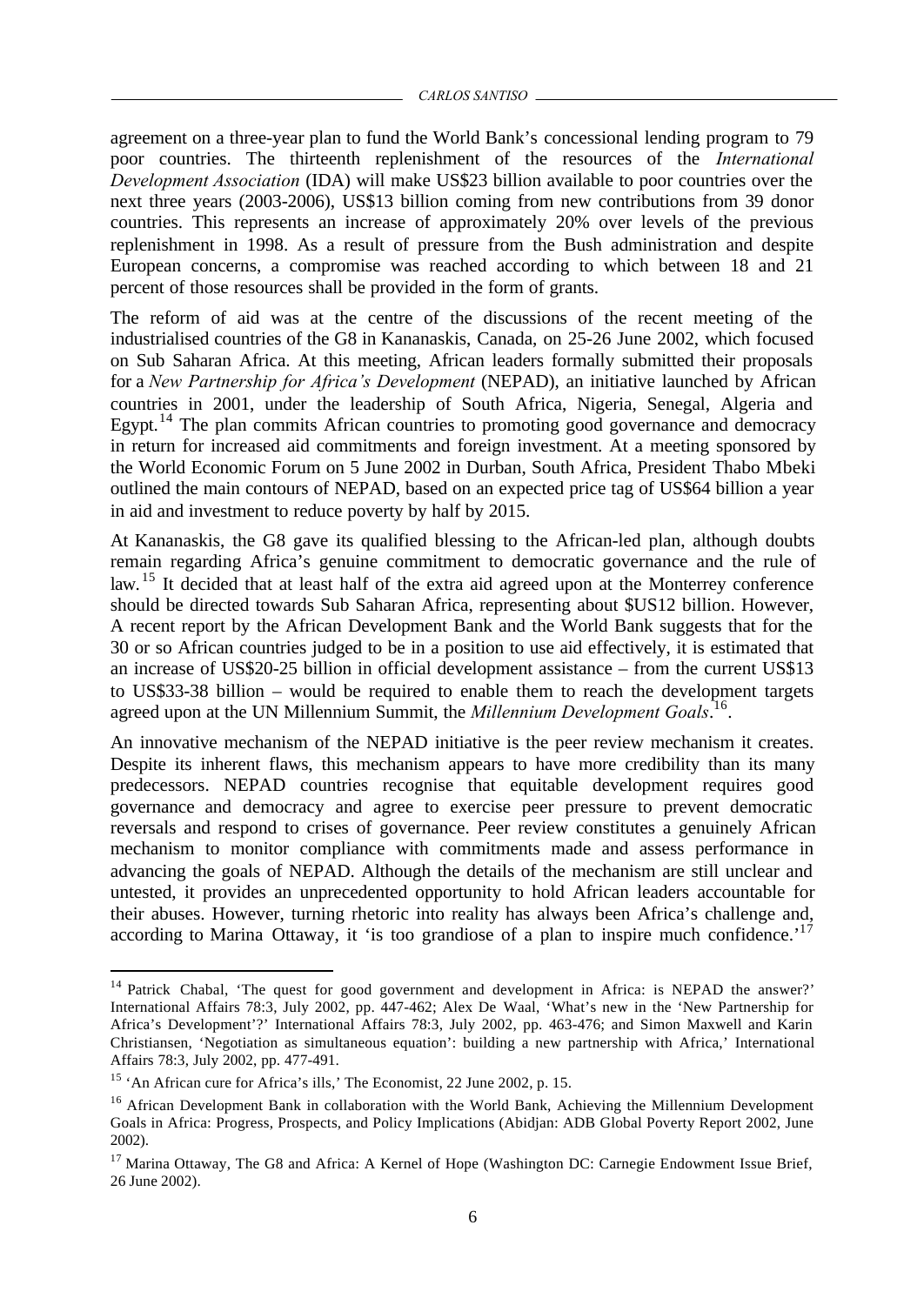African government is traditionally reluctant to condemn undemocratic behaviour and corruption perpetrated by their peers, as the controversies surrounding Africa's response to the crises in Zimbabwe and Madagascar in early 2002 has shown. The credibility of the peer review mechanism will remain in doubt as long as African leaders effectively address instance of democratic decay and institutional crises of governance.<sup>18</sup>

The United States Secretary of the Treasury, Paul O'Neill, appears genuinely convinced of the need to alleviate the suffering of the poor, as he embarks on numerous trips with his new found ally, the rock star Bono. Yet, he remains highly critical of the performance of multilateral aid agencies in tackling world poverty and in particular the international financial institutions, which have come under greater parliamentary scrutiny since the 'Meltzer report' of the US Congress of 2000. In a recent diatribe against the international aid bureaucracy, the acerbic former research economist of the World Bank William Easterly contends that the reason why foreign has so far failed to attain its stated objectives is due to the inefficiency of the international bureaucracy administering.<sup>19</sup> The perverse incentives that have been built over the years have converted what he calls the *Cartel of Good Intentions* into a self-serving bureaucracy. This criticism echoes that of another former World Bank economist and Nobel laureate, Joseph Stiglitz, of the IMF's handling of recurrent financial crises in emerging markets.<sup>20</sup> Since then, Stiglitz and the IMF, defending itself, its reputation and its record., are embroiled in an openly confrontational debate. The World Bank has defended itself an its record, making 'a case for aid' before the Monterrey conference.<sup>21</sup>

While these views are exaggerated and probably not deserved, they point out to the inadequacy of the current institutional architecture of the global aid regime. Undoubtedly, the international financial institutions and the multilateral development organisations must reform to embrace the new challenges of the twenty-first century. Yet, EC foreign aid has remained largely untouched by the contentious debates on the development assistance and the institutions responsible for administering it.

# **Broken promises**

l

So, where does the EU stand? Regrettably, mostly unprepared, as the EU continues to debate how EC aid should be managed. There is clearly a mismatch between the objective of poverty reduction and the allocation of resources.

EC aid to developing countries remains largely concentrated on middle-income countries, despite the renewed calls from EU member states to focus efforts on poor countries. EC aid to

<sup>&</sup>lt;sup>18</sup> African renewal was also marked by the mutation of the Organization of African Unity (OAU) into the African Union (AU) at a ceremony in Durban, South Africa, in July 2002. In attendance were Libya's Mouammar Kadhafi, Zimbabwe's Robert Mugabe and Togo's Gnassingbè Eyadema, who declared 'c'est avec les anciennes cordes qu'on en tisse de nouvelles'. 'L'Union africaine mal partie à Durban,' Libération, 11 July 2002, p. 10.

<sup>&</sup>lt;sup>19</sup> William Easterly, The Cartel of Good Intentions: Bureaucracy versus Markets in Foreign Aid (Washington DC: Centre for Global Development Working Paper 4, March 2002). Also: William Easterly, The Elusive Quest for Growth: Economists' Adventures and Misadventures in the Tropics (Cambridge, Massachusetts: Massachusetts Institute of Technology, 2001).

<sup>&</sup>lt;sup>20</sup> Joseph Stiglitz, Globalization and Its Discontents (New York: W.W. Norton & Co., May 2002).

 $21$  See: World Bank, 2001, A Case for Aid: Building a Consensus for Development Assistance (Washington DC: World Bank); Goldin, Ian, Halsey Rogers, and Nicholas Stern, 2001, 'The Role and Effectiveness of Development Assistance,' in World Bank, A Case for Aid: Building a Consensus for Development Assistance (Washington DC: World Bank), pp.27-155; Mody, Ashoka, and Marco Ferroni, 2002, International Public Goods: Incentives, Measurement and Financing (Washington DC: World Bank); Stern, Nicholas, 2002, Strategy for Development (Washington DC: World Bank).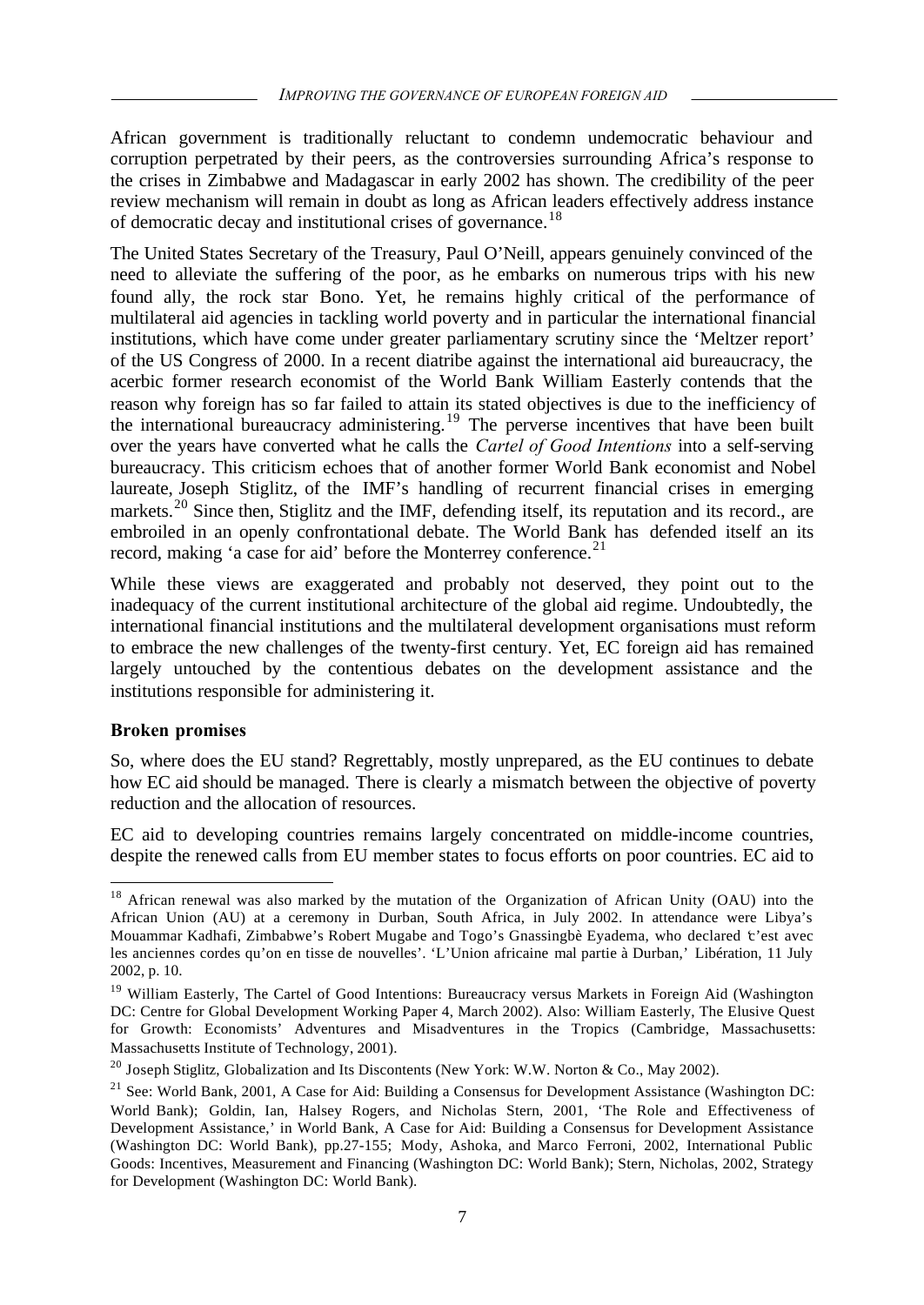low income countries has sharply fallen over the last decade to an all time low, from 76 percent in 1990 to less than 40 percent in 2000. While the total volume of the EC's aid has nearly doubled over the last decade, EC aid to poor countries has declined 12 percent in absolute terms (or about US\$220 million).<sup>22</sup>

|                           | 1980 | 1990 | 2000 |
|---------------------------|------|------|------|
| <b>DAC</b> Countries      | 60   |      | ხპ   |
| <b>European Community</b> |      |      | 39   |

# *Table 2. Aid allocations to low-income countries (1990-2000) (in percentage of total ODA)*

*Source*: *OECD 2001 International Development Statistics Online* (2002)

During the decade of the 1990s, an increasing share of EC aid has been redirected towards East and Central Europe and the Mediterranean basin. Although investing in Europe's 'near abroad' middle-income countries may be in the strategic interest of EU member states, this assistance does not constitute poverty-focused development aid. According to the British nongovernmental organisation BOND, while in 1990 the main recipients of EC aid were Côte d'Ivoire, Cameroon, Mozambique, India and Ethiopia, in 2000, the main recipients were Yugoslavia, Morocco, Bosnia and Herzegovina and Egypt. Asia, which is home to over two thirds of the world's poor, received only 7 percent of EC aid in 1999. Only 2 percent of EC aid was allocated to basic health in  $2000.<sup>23</sup>$ 

Furthermore, the procedures for allocating aid remain a mystery to most observers. The aid allocation process remains imbued with confusion. As the United Kingdom's parliamentary committee on international development recently noted, it is not possible to state with any precision how much of the budget for external action is intended for development.<sup>24</sup> In theory, aid allocations correspond to an objective assessment of the needs and performance of wouldbe aid recipients, according to indicators measuring the level of poverty and human development and criteria gauging the country's commitment to alleviating poverty and promoting good governance. In practice, however, they are the result of protracted political negotiations in which each participating country, including EU member states, has its own vested interests. Despite efforts at introducing greater selectivity in the selection of aid recipients and the allocation of aid resources,  $25$  aid flows tend to remain relatively stable, within a set fluctuation band, reflecting the persistence of an entitlement culture.

 $^{22}$  House of Commons of the United Kingdom, International Development Committee, The Effectiveness of the Reform of European Development Assistance (London: House of Commons, Special Report HC 417 23, April 2002).

<sup>&</sup>lt;sup>23</sup> BOND, Tackling Poverty: A Proposal for European Union Aid Reform (London: BOND, May 2002); and Aidan Cox and Jenny Chapman, The European Community External Co-operation Progammes (Brussels: European Commission, 1999).

 $24$  House of Commons of the United Kingdom, op. cit.

 $25$  For example, the Cotonou Convention of June 2000, regulating the co-operation between the EU and 78 countries in Africa, the Caribbean and the Pacific, has introduced elements of selectivity and a system of performance-based aid allocation. However, it remains unclear whether these new mechanisms have, thus far, changed the traditional patterns of aid entitlements of the past thirty years.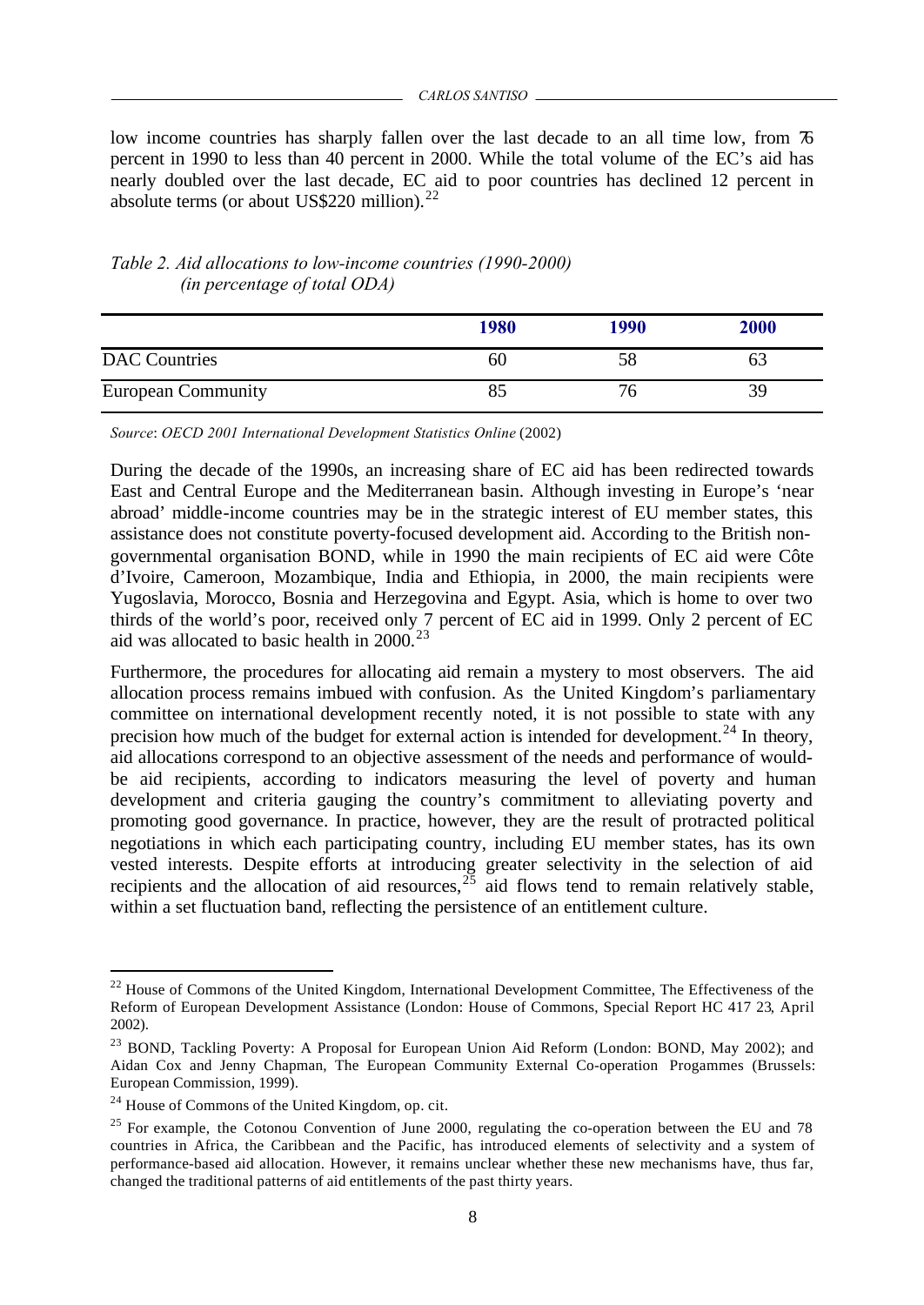However, the European Commission is not the only one at fault for the inertia of aid flows, as aid allocations remain under the control of EU member states. One of the reasons why EC development assistance is less focussed on low-income countries than that of member states is because member states have decided that their assistance to the 'near abroad' is best managed at the European level. Furthermore, pre-accession funds for candidate countries are also included in the overall aid budget, generating a further source of confusion as to the definition and the ultimate ends of aid spending. The EC spends in Poland every year more than it spends in Asia and Latin America together. The concern expressed by some EU member states is that development objectives and development spending run the risk of being marginalised by concerns about the 'near abroad' and other foreign policy objectives. EC development spending and aid budget lines are particularly vulnerable to capture by other foreign policy objectives, for instance to foster stability and reconstruction in the Balkans or in Afghanistan and the surrounding region.

Overall allocation of resources is determined by short-term political priorities rather than by development objectives. For example, EC co-operation with 78 ACP countries is funded by the extra-budgetary resources of the *European Development Fund* (EDF). In contrast to budgetised aid, spending from the *European Development Fund* (EDF) is not subject to approval by the European Parliament. The EDF, which is made up of voluntary contributions from member states, is managed by a Committee consisting of member states' representatives. This EDF Committee considers for approval both general strategies for supporting partner countries, and specific larger projects. Decisions regarding allocations are made only by those member states that contribute to the EDF and their voting weight of each member state is proportional to their financial contribution. Since France, Germany and the United Kingdom are the largest contributors, these countries have a decisive influence on the final outcome.

It is increasingly suggested that, to enhance coherence and consistency, EDF resources should be integrated into the EC's aid budget. Those in favour of budgetisation, particularly the European Parliament's Committee on Development and Co-operation, and Committee on Budgets, also argue that budgetisation would also increase oversight, transparency and accountability by subjecting the funds to approval by the European Parliament. However, budgetisation would significantly reduce member states' control and make the funds earmarked for ACP countries more vulnerable to capture by other foreign policy objectives. Improving financial management and aid delivery systems is undoubtedly important, but more important is that country assistance strategies reflect and translate shifts in political priorities.

As Britain's House of Commons notes:

The debate about budgetisation illustrates an issue, which runs throughout discussions of European development assistance: the role of member states. It is member states that decide on the geographical and political priorities of aid programmes through their participation in the Council. This in no way relieves the European Commission of its responsibility to manage its development assistance efficiently and effectively, but it does usefully refocus attention on the role of member states in determining development policy and the allocation of resources.<sup>26</sup>

l <sup>26</sup> House of Commons of the United Kingdom, op. cit., paragraph 33.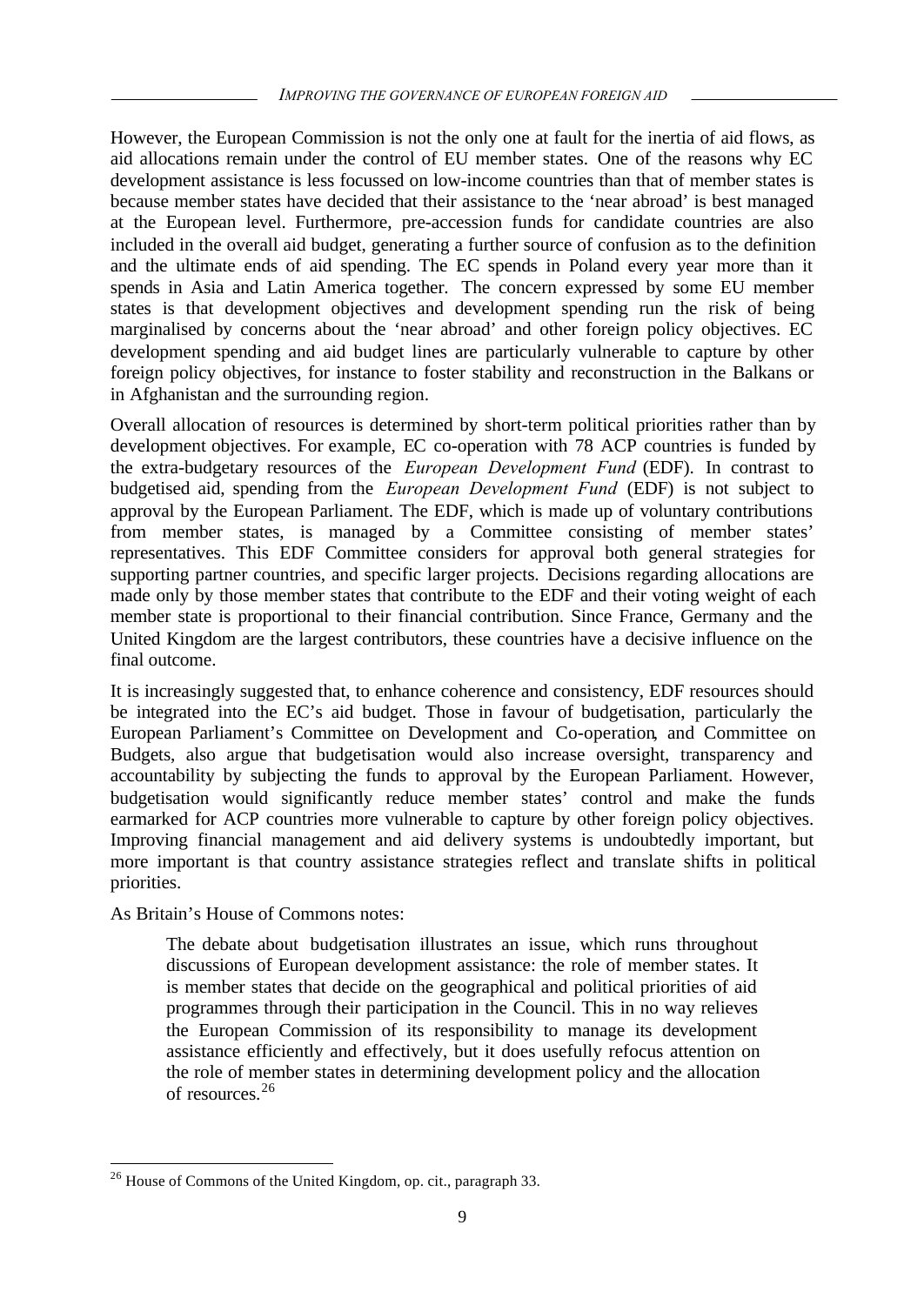There is an urgent need to clarify the criteria guiding aid allocations across regions and countries, grounding the allocation of European aid on firmer and more objective grounds. These indicators should reflect both the objective needs of developing countries and their performance in alleviating poverty and strengthening democratic governance (or at least adhering to it). They should measure the levels of poverty, economic performance and the quality of governance. Unpublished research by David Dollar of the World Bank shows that in 1998, while 63 percent of global aid went to countries with high poverty levels, only 38 percent of EC aid did, and 18 percent of EC aid went to countries which had both low levels of poverty and poor government policies.<sup>27</sup> This is not to suggest that countries which are not the poorest, or which have less than ideal policies, should be ignored. Rather more thought should be given to the quality and type of assistance that is provided to such countries. However, as long as the reach of its development aid remains global, radical strategies of selectivity are largely unavailable to the  $EC<sup>28</sup>$  Because of the competing demands of EU countries, the Commission cannot discriminate among aid recipients, concentrating aid exclusively in a subset of good performers. The principle of selectivity can only be applied to the scope and amount of aid, not to its direction.

Lack of transparency in the management and allocation of aid is compounded by the confusion in the budget process. Development and Co-operation Committee of the European Parliament stated in its opinion on the Budget for 2002 that, 'The system for budget classification is beneath contempt, making it more or less impossible to establish the detailed distribution of EU aid money sector by sector'.<sup>29</sup> Significant progress remains to be bone in terms of budget clarity and transparency. A separate and single budget heading for development co-operation has been proposed in order to make it clear which funds are specifically earmarked foreign aid objectives, to ensure that decisions about policy priorities are fully informed by related resource requirements and to enable accurate comparisons with other donors. The activity-based budgeting currently being introduced is a first step towards a clarification of EC aid expenditure and making EC budget process comply with the guidelines of the *Development Assistance Committee* (DAC).

To these shortcomings must be added theinadequacy of the procedures to define its purpose, monitor its use and evaluate its impact. For example, the Israeli government has claimed that part of the aid provided by the EU to strengthen the governing institutions of the Palestinian Authority is diverted to fund terrorist groups and activities, a claim vehemently denied by the European Commission. In another example of dysfunctional governance, in 2001 the evaluation of the EC aid programme to Albania found serious delays in the delivery of emergency aid, inefficient management, financial improperties, contractual irregularities as well as a 'total breakdown of team-work' between Brussels and the delegation in Albania.<sup>30</sup> As a result of an ill-conceived change of strategy in 1999, most projects funded by the EC consisted of stand-alone projects with little synergy among them.<sup>31</sup> This example illustrates the inadequacy of current arrangements and in particular the lack of overall policies and sectoral strategies.

 $27$  David Dollar, An assessment of the poverty efficiency of European Commission aid, Unpublished paper.

<sup>&</sup>lt;sup>28</sup> Concentrating aid to a limited number of poor countries that show genuine commitment to reduce poverty and combat corruption is the most common strategy of selectivity. Such a strategy has been adopted by most EU countries in the course of the 1990s.

<sup>&</sup>lt;sup>29</sup> European Parliament Committee on Development and Cooperation, Opinion on the draft budget for 2002 (Brussels: European Parliament, 12 September 2001).

<sup>&</sup>lt;sup>30</sup> 'Evaluating Aid: Rattling Europe's Skeletons,' The Economist, 14 March 2002.

 $31$  'EU aid to Albania: Stinking Fish,' The Economist, 27 October 2001, p. 49.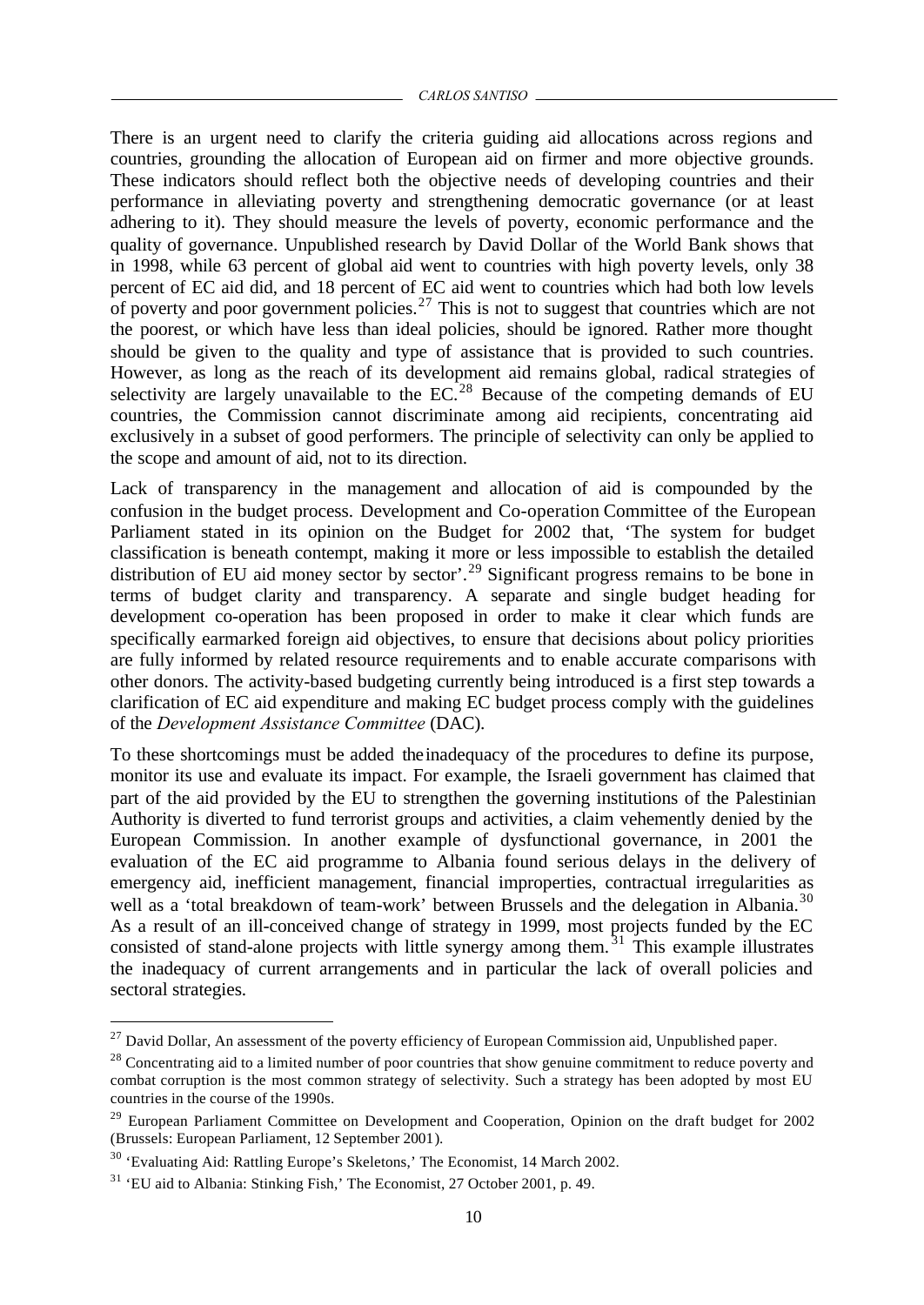The exasperation with the inadequacies of the institutional architecture of aid and the deficiencies in its governance have prompted EC policy-makers to create autonomous implementing agencies, which circumvent the central aid bureaucracy in Brussels. An example is the *European Agency for Reconstruction* (EAR), created by a decision of the European Council at its meeting in Cologne, Germany, in June 1999. The Agency is responsible for the management of EC aid to Serbia, Kosovo, and Montenegro, and, since December 2001, Macedonia. Formally established in February 2000 with its headquarters in Thessaloniki, Greece, it is an independent agency of the EU, accountable to the Council and the Parliament, and overseen by a governing board composed of the European Commission and representatives from EU member states. The Agency oversees a total portfolio of some  $\bigoplus$ .6 billion.

Furthermore, the Commission's has grown increasingly reluctant to expose itself to external scrutiny, financial auditing and impact evaluation, embedding itself in a defensive corporate culture lacking transparency. As Chris Patten laments, 'Every time they open a cupboard, a skeleton falls out.'<sup>32</sup> According to a British consulting firm, *Development Strategies*, which have undertaken a dozen country evaluations, there exist 'very serious weaknesses in commission internal controls, monitoring and insufficient external audits.' These problems have grown worse, they claim, since *Europe Aid* was set up. This secretive tendency has grown to a point that it has become almost impossible to assess the effectiveness of EC foreign aid, let alone whether or not European aid works at all.

Since 1998, the Commission has come under increased pressure to improve accountability and enhance transparency in the management of foreign aid. However, as distrust breeds bureaucracy, demands for increased transparency and accountability have tended to reduce flexibility and effectiveness, illustrating the trade-offs that exist between accountability and efficiency.

#### **Foreign policy and development co-operation**

Beyond the esoteric debates on the efficiency and effectiveness of European foreign aid is the boarder debate on the ultimate purpose of development co-operation, and in particular its relationship with foreign policy. Should development aid be an instrument of foreign policy or an autonomous policy?

This question deserves more attention than it has received so far, especially because since the end of the Cold War the boundaries between foreign policy and development assistance have become blurred. Since the early 1990s, foreign aid has become increasingly political and politicised. Promoting democracy, strengthening good governance and enhancing the rule of law are now both explicit conditions and specific objectives of development co-operation.<sup>33</sup> EC aid has been at the forefront of this trend, systematically integrating democracy clauses in its association and co-operation agreements with third countries since  $1995$ .<sup>34</sup>

 $32$  Ibid.

<sup>&</sup>lt;sup>33</sup> On the recent literature on democracy assistance and good governance support in development co-operation, see: Peter Burnell, ed., Democracy Assistance: International Cooperation for Democratization (London: Frank Cass, 2000); Thomas Carothers, Aiding Democracy Abroad: The Learning Curve (Washington, DC: Carnegie Endowment for International Peace, 1999); Gordon Crawford, Foreign Aid and Political Reform: A Comparative Analysis of Political Conditionality and Democracy Assistance (Palgrave, Basingstoke, 2001); Carlos Santiso, 'International Co-operation for Democracy and Good Governance: Moving Towards a Second Generation?' European Journal of Development Research, 13:1, 2001, pp.1 54-180.

<sup>&</sup>lt;sup>34</sup> See, in particular: Gordon Crawford, 'Promoting Democratic Governance in the South', European Journal of Development Research 12:1, 2000; Carlos Santiso, The Reform of European Union Development Policy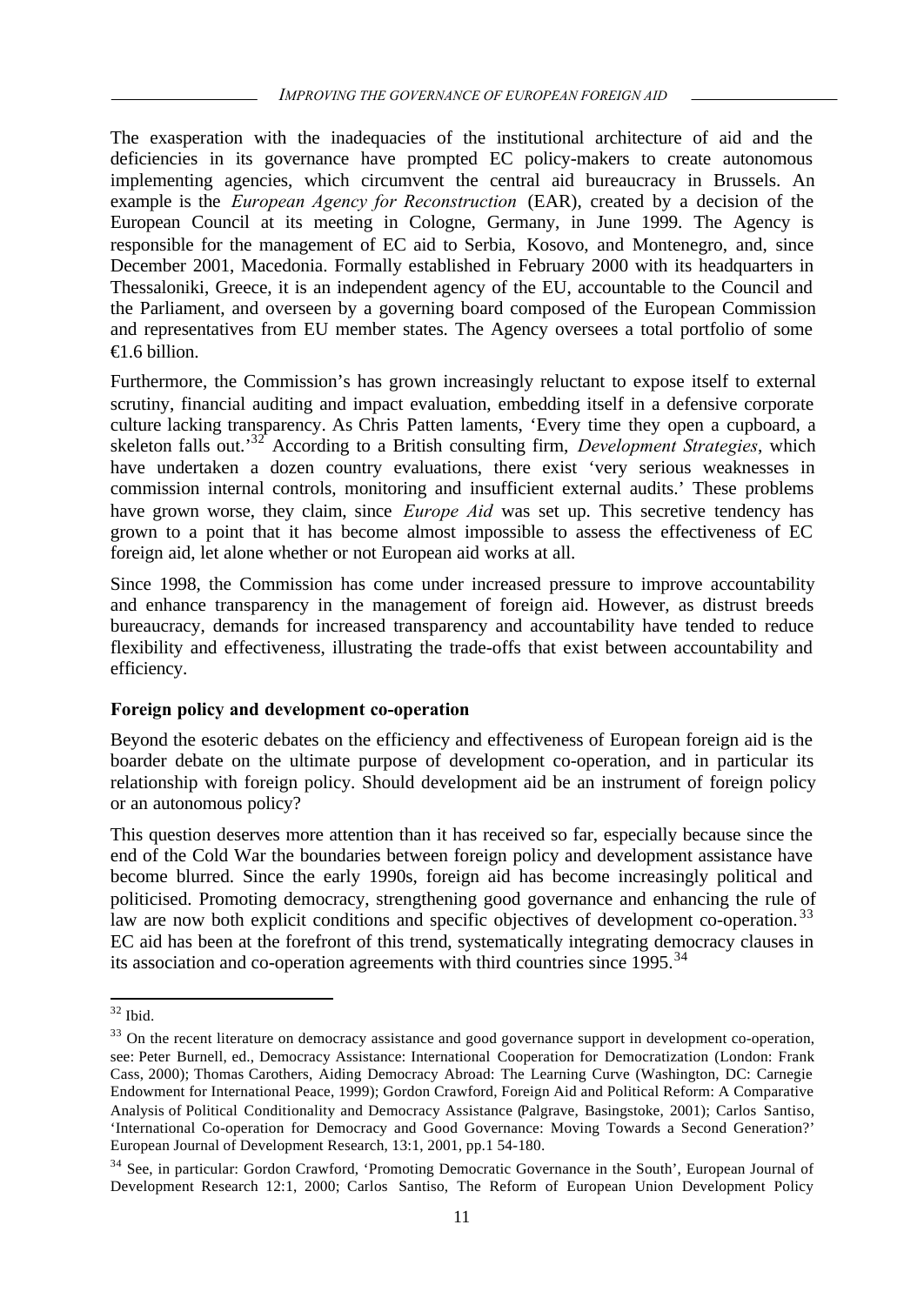However, there is no consensus within the EU on how best to co-ordinate foreign policy and development co-operation. Moreover, individual member states have often changed their minds on how this should be done, as newly elected governments regularly reform the ministerial apparatuses to administer their bilateral aid programmes. The diversity of opinions is reflected in the different organisational models adopted. An autonomous development cooperation entails the existence of an independent ministry, while the integration of development aid into foreign policy requires the existence of a single ministry. In reality, most countries share dimensions of both models, often oscillating between the two along a continuum between the autonomous agency model and the integrated ministry model.

There are two broadly competing models, reflecting two diverging opinions on the most appropriate relationship between foreign policy and development assistance. On the one hand, those in favour of an independent policy on development co-operation tend to opt for the model of autonomous agencies with broad operational autonomy. While government sets the priorities of development co-operation, autonomous agencies implement it with relatively broad discretion. This enables them to sustain a focus on poverty reduction and the basis for their own legitimisation. This model reflects the belief that the objectives and purpose of foreign aid are specific and should be relatively unfettered by the intricacies of diplomacy. The short time-span of diplomacy and the long-term objectives of development co-operation are not always compatible, and, as Clare Short suggested, there may often be a 'clash between the perspective of foreign affairs ministers and development ministers.'<sup>35</sup> Examples of this model are the United Kingdom and, to some extent, Sweden and Germany. Beyond Europe, the United States, Canada and Australia also belong to this group, albeit with some nuances.

In 1997, the United Kingdom increased the independence of its development co-operation by instituting the Department for International Development (DFID) headed by a Secretary of State with ministerial rank. Succeeding to the Overseas Development Administration (ODA), which was a functioning wing of the Foreign and Commonwealth Office (FCO) since 1979, DFID possesses significant functional autonomy, which enables it to exclusively focus on the reduction of poverty in developing countries. The new International Development Act adopted in 2002, which replaced its outdated 1980 predecessor, for the first time enshrines the objective of poverty reduction in law, protecting the aid budget from uses for other ends.

Similarly, in Sweden, the Swedish International Development Co-operation Agency (Sida) possesses significant functional autonomy in the management of bilateral co-operation, although under the supervision of the Ministry of Foreign Affairs (UD) where a state secretary and, since 2002, a cabinet minister are responsible for articulating Sweden's development co-operation policy. This organisational setting reflects Sweden's tradition strong support for development assistance, deeply rooted in its definition of the national interest. For Sweden, development co-operation is a foreign policy in itself, with its own set of objectives. Nevertheless, the Swedish government recognises the need for greater policy coherence among the country's different policies and priorities affecting developing countries. In 1995-96, a major re-organisation of UD and Sida were carried out as part of an effort to

<sup>(</sup>Brussels, Belgium: CEPS Working Paper No.182, March 2002); and Carlos Santiso, 'Sisyphus in the Castle: Reforming European Development Strategies for Political Dialogue and Governance Conditionality,' European Journal for Development Research (forthcoming 2003).

<sup>&</sup>lt;sup>35</sup> Quoted in the Ninth Report on International Development of the International Development Committee of the United Kingdom's House of Commons, 27 July 2000 (paragraph 16).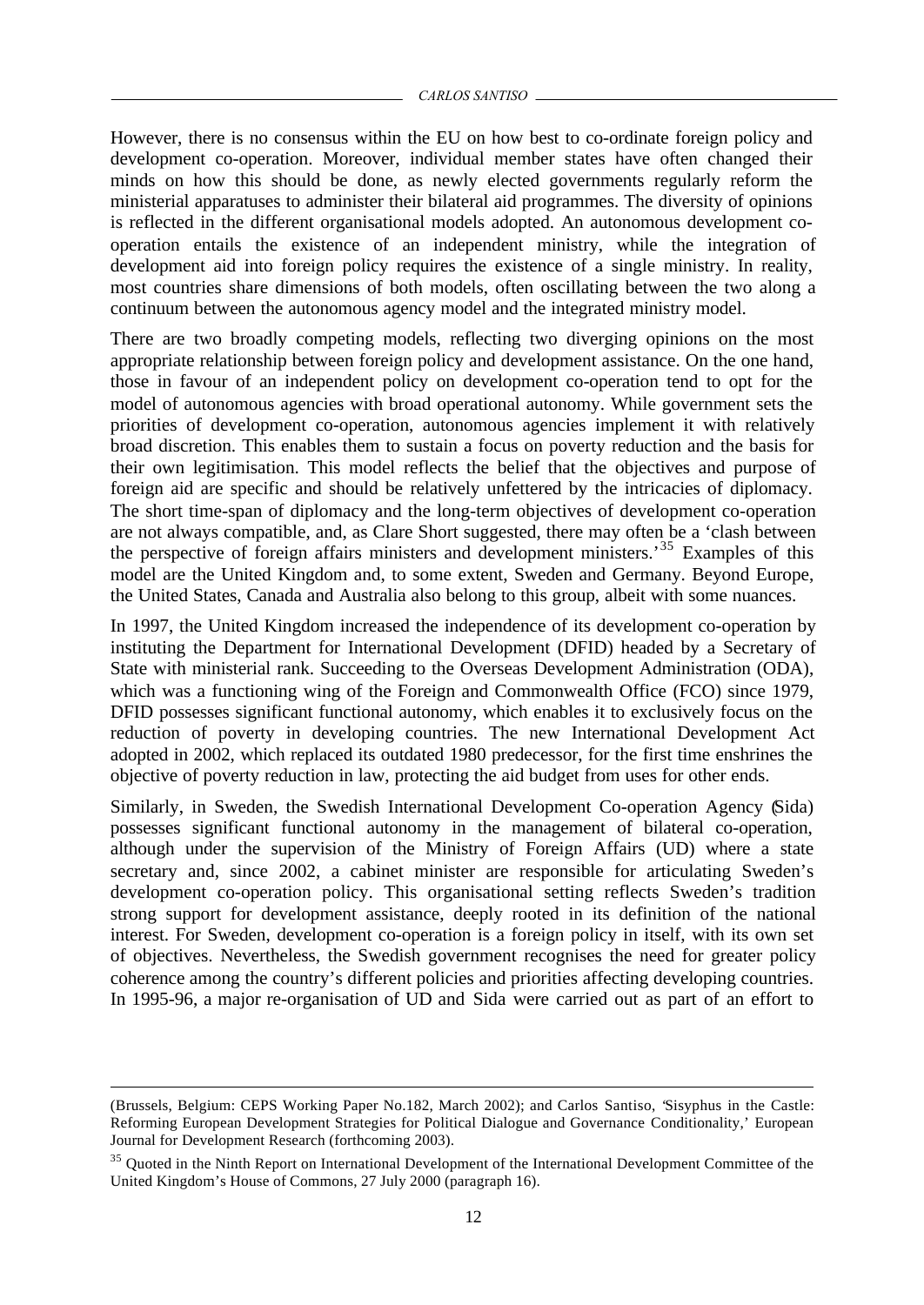bring more coherence to Sweden's external relations. While the objectives have mostly been achieved, UD is still faced with some key policy coherence issues.  $36$ 

The alternative model is that of an integrated ministry overseeing external relations. In this organisational model, development co-operation is a strategic instrument of foreign policy. Its management is closely integrated into the diplomatic apparatus of government, ensuring greater coherence between the different instruments of a country's external relations. However, integration does not necessarily generate a greater politicisation of aid. This is the model of most continental European countries, including the Netherlands, Belgium or Spain. It is also the model that appears to gain momentum with the recent reforms of the development aid apparatuses of France, Denmark, and Finland.

For example, since the inception of its foreign aid programme in the late 1970s, Spain's development co-operation is an integral component of its foreign policy. The Secretary of State for International Co-operation and Iberoamerica (SECIPI), created in 1985 within the Ministry of Foreign Affairs, is responsible for articulating Spanish aid policy, under the supervision of the Inter-ministerial Commission for International Co-operation (CICI), established in 1986 and responsible for inter-ministerial co-ordination. In 1986, the Spanish Agency for International Co-operation (AECI) was formally established, as the implementing arm of the SECIPI. In 1995, an advisory body, the Council for Development co-operation, was also established. $37$ 

In Belgium, the Directorate General for International Co-operation (DGCI), headed by a secretary of state, is integrated in an all-encompassing Ministry of Foreign Affairs, Foreign Trade and International Co-operation. It is entrusted with the policy-framing and planning function. A public corporation – C*oopération technique belge* (CTB) – was set up in late 1998 to implement government-to-government co-operation. In addition, a new function of special evaluator was attached to the Secretary-General of the Ministry of Foreign Affairs, reporting directly to Parliament.<sup>38</sup> Similarly, responsibility to manage Dutch development co-operation rests with the Minister for Development Co-operation, who is part of a 'two-headed' Ministry of Foreign Affairs. Within the ministry, the Directorate General for International Co-operation (DGIS) is responsible for much of the Netherlands' development assistance, which represents the bulk of the ministry's budget. According to a recent review by the OECD DAC, the Dutch organisational structure has also its flaws.<sup>39</sup>

In recent years, countries such as France and Denmark have moved towards the integrated model. In Denmark since 1991 policy responsibility for all matters relating to development co-operation, foreign policy, and international trade have been integrated under the responsibility of the Ministry of Foreign Affairs (MFA), divided between the North and South Groups. In Denmark's case, the integration of the previously autonomous aid agency, Danida, appears to have helped achieve greater policy coherence, but has tended to downgrade aid policy.<sup>40</sup> When the government changed in late 2001, the post of development minister was abolished, together with 10 percent of the development budget. Similarly, in 1998, France has dismantled the Ministry for Development Co-operation and integrated it into the Ministry of

<sup>36</sup> OECD DAC, Development Co-operation Review: Sweden (Paris: OECD, DAC Journal 1:4, 2001).

 $37$  José Antonio Alonso, ed., Estrategia para la Cooperación Española (Madrid: Ministerio de Asuntos Exteriores, SECIPI, 1999).

<sup>38</sup> OECD DAC, Development Co-operation Review: Belgium (Paris: OECD, DAC Journal 2:2, 2001).

<sup>&</sup>lt;sup>39</sup> OECD DAC, Development Co-operation Review: The Netherlands (Paris: OECD, DAC Journal 2:3, 2001).

<sup>&</sup>lt;sup>40</sup> OECD DAC, Development Co-operation Review: Denmark (Paris: OECD, Development Co-operation Review no.33, 1999).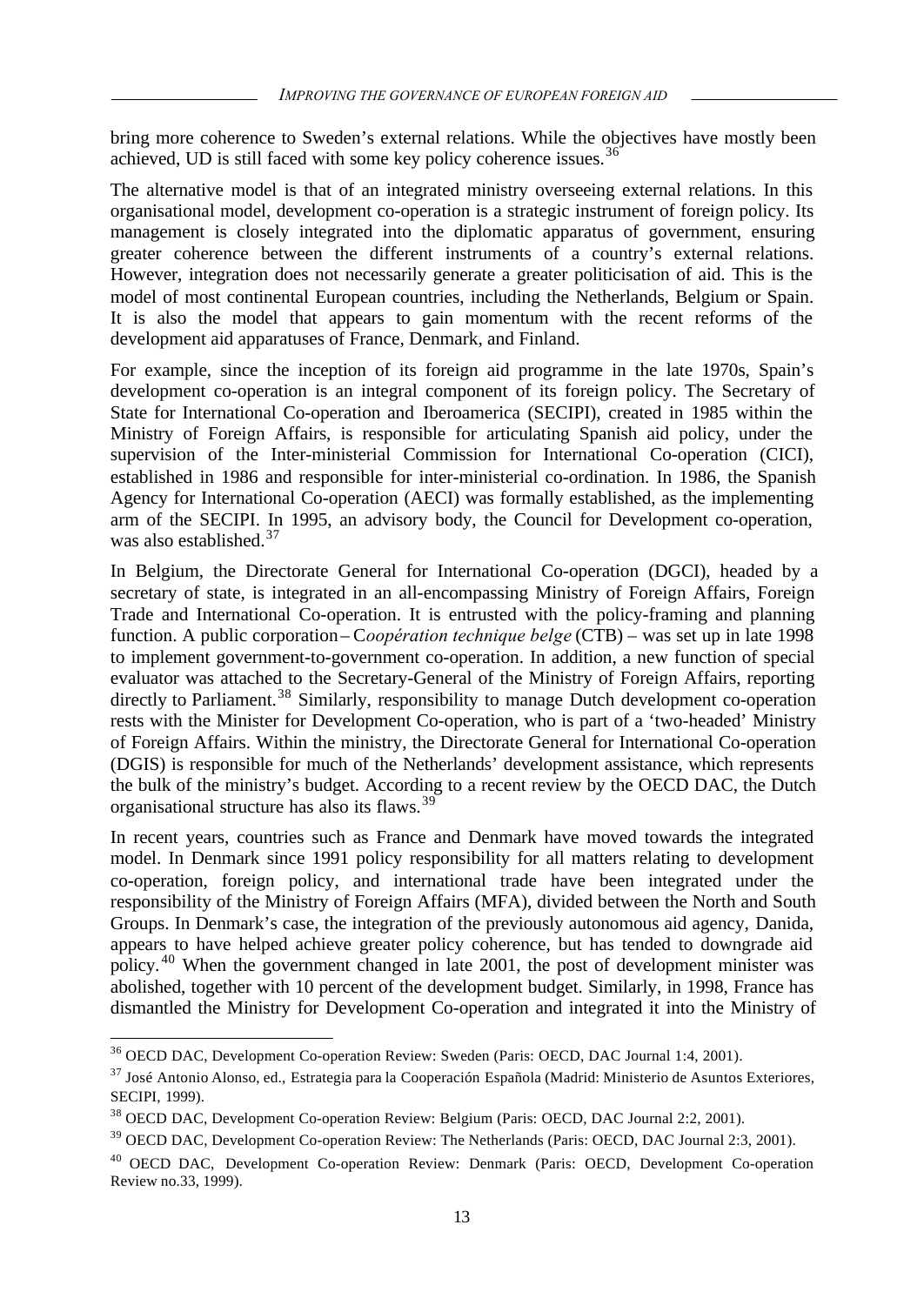Foreign Affairs where the Directorate General for International Co-operation and Development (DGCID) is now responsible for overseeing French bilateral aid. Nevertheless, the functional autonomy of the implementing agency, the French Agency for Development (*Agence Française de Développement*, AFD), has been preserved. An Inter-ministerial Committee for International Co-operation and Development (CICID) was set up for the purpose of ensuring cross-ministry co-ordination, a weak point of the former system and a consultative body, the High Council on International Cooperation (HCCI) was established in 1999. <sup>41</sup>

Outside the EU, Norway has also adopted the integrated model since 1968, albeit with some nuances. The Norwegian Agency for Development Co-operation (NORAD) is a directorate under the purview of the Norwegian Ministry of Foreign Affairs (UD). Before 1968, it was an autonomous agency. It administers Norwegian bilateral aid while UD is responsible for the formulation of development policy and adopts strategies for co-operation with individual countries and overseas multilateral programmes. The Minister of International Development is politically accountable for Norwegian development co-operation. Parliament determines the objectives of development co-operation, decides which countries and regions are to be prioritised, and how much money is to be involved. The Norwegian government proposes the guidelines governing development co-operation through parliamentary bills, and draws up annual proposals for the development budget.

As the few examples described above, it is also clear that there does not exist an overall consensus, not even within Europe, on the most appropriate links between foreign policy and development aid. Furthermore, as the British experience since the 1960s suggests there have been constant fluctuations, as individual countries have often reformed their internal governmental structures to adopt feature of the concurrent model. The 1997 and 1998 reforms of the British and French foreign aid apparatuses are just the last episodes of an unfinished saga.

More fundamentally, there exist multiple trade-offs between the two competing organisational models. While the autonomous agency model tends to provide for greater consistency and efficiency, the integrated structure model tends to enhance coherence and co-ordination. Inevitably, development aid is bound to serve the broader objectives of foreign policy, as it must respond to the government's priorities. The question then becomes how these priorities are defined. On the one hand, by becoming a mere appendix of diplomacy, development cooperation runs the risk of diluting its main purpose, that of reducing poverty. On the other hand, an overly independent development policy risks insulating itself from the broader considerations of foreign policy, thereby wasting opportunities for greater synergy.

The EC has adopted a *de facto* hybrid model, combining elements of both models and often alternating between one model and the other. However, the choices made by the EU, especially since 1999, do not seem to result from an explicit and informed political decision. Instead, they appear to reflect successive *ad hoc* responses to reiterated criticism. The creation of *Europe Aid*, rather than unifying the project cycles, tends to accentuate the split between, on the one hand, policy and planning and, on the other hand, programming and implementation. Different donors organise their development assistance in a broad range of ways. But the EC's arrangement is particularly confusing, if not counter-productive. The lack of clarity about roles and responsibilities seems to exist at the level of Commissioners too. There remains a split between Commissioner Poul Nielson's DG Development, which has

l <sup>41</sup> OECD DAC, Development Co-operation Review: France (Paris: OECD, DAC Journal 1:3, 2000).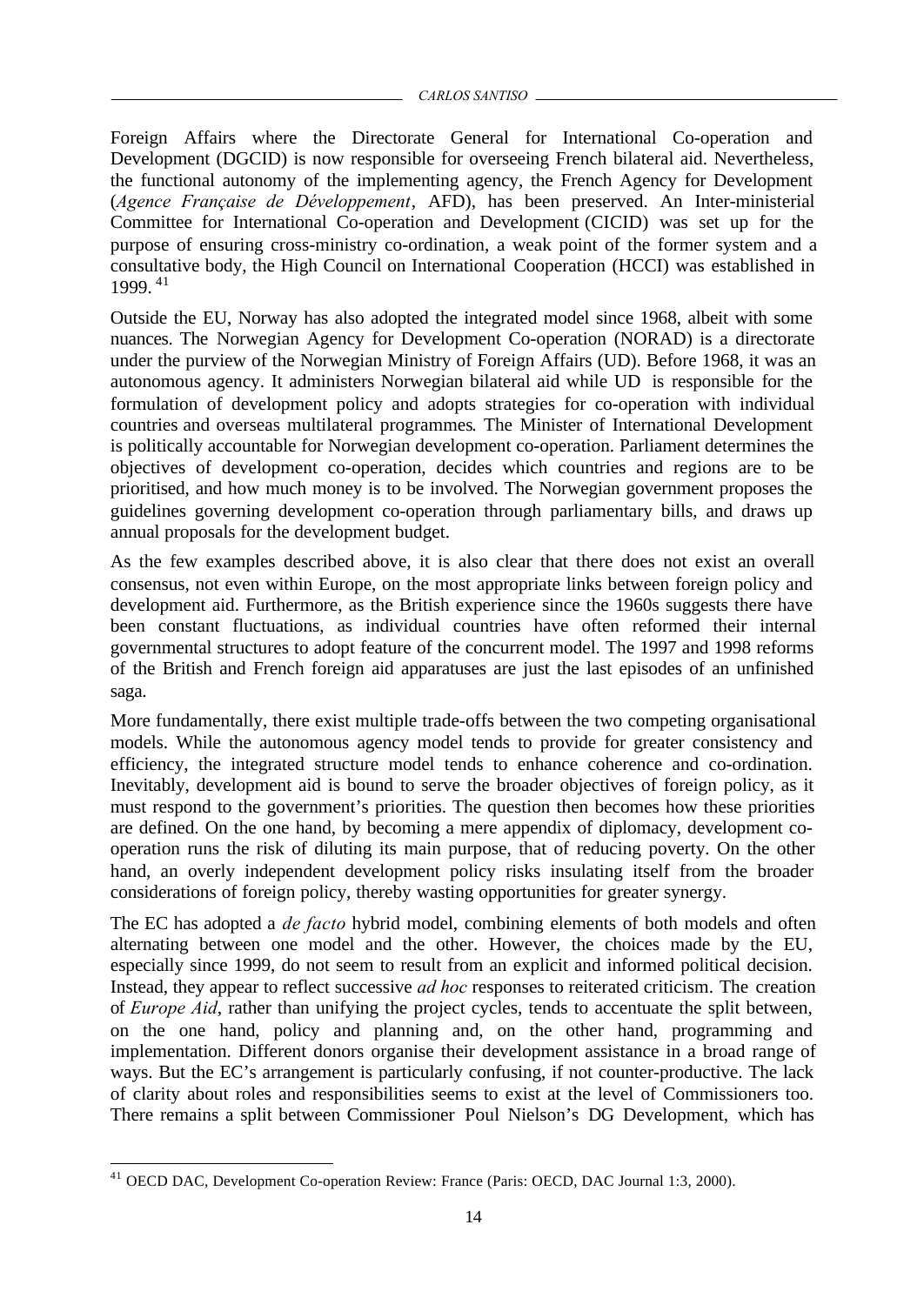programming responsibility for the ACP countries, and Commissioner Chris Patten's DG External Relations, which has programming responsibility for non-ACP countries.

It is thus urgent to open the debate on the purpose of development co-operation and its relationship with foreign policy in the context of the current institutional reform of European governance. The constitutional convention chaired by Valéry Giscard d'Estaing appears the perfect occasion to do so.

Furthermore, the eastward enlargement of the EU will add new problems and considerations, as candidate countries have little, if any experience with development co-operation as a donor.<sup>42</sup> This new perspective may, in fact, enhance the quality of European foreign aid, as it may enable a better integration of the recipients' perspective in the formulation and implementation of aid programmes. Nevertheless, enlargement will likely compound the current problems, by adding a new divide within the EU. This new divide will add another 'concentric circle' to the EU and may lead to the creation of policy caucuses. After enlargement, the governance of European foreign aid is likely to become significantly more complex.

### **The Seville reforms**

l

These debates on the organisational structures of national governments and the EU are compounded by the unsettled and ill-defined nature of European foreign policy. They are also affected by the traditional concurrence between the two competing models of European integration, the federalist one versus the inter-governmental one.<sup>43</sup>

Keen federalists want a single European foreign policy, preferably under the sole prerogative of the Commission. Foreign policy would be formulated by a European foreign minister sitting within the Commission and decided on by a majority vote of the EU member countries. The inter-governmental approach, on the other hand, argues that EU foreign policy must continue to be agreed upon by sovereign states, favouring a greater role for the Council and its high representative for foreign policy. The unanimity rule, and hence the veto power of each individual member state, should be retained, although rendered more flexible.

Notwithstanding the aforementioned considerations, EU's nascent foreign policy appears to be overriding those of its development co-operation. The gradual overtaking of development aid by foreign policy is illustrated by the recent efforts to reform the manner in which the Council works and to improve policy coherence by 'reorganising the responsibilities of the college around a limited number of essential tasks' and 'rationalising the Commission's internal decision-making.<sup>44</sup> At the European Council held in Seville, Spain, on 21-22 June

<sup>&</sup>lt;sup>42</sup> Candidate countries do not possess any prior experience as aid donors and do not have development ministries.

<sup>43</sup> 'Charlemagne: Valéry Giscard d'Estaing, Europe's Conductor,' The Economist, 22 June 2002, p. 50; 'Permanent Revolution for Europe's Union,' The Economist, 3 February 2001, pp. 49-50; 'Europe's convention: The tortoise is thinking of moving,' The Economist, 18 July 2002. On the institutional architecture of European governance, see the following articles in the special issue of the journal Governance on the institutional balance and the future of EU governance: Helen Wallace, 'The Council: An Institutional Chameleon?', Governance 15:3, July 2002, pp. 325-344; David Judge and David Earnshaw, 'The European Parliament and the Commission Crisis: A New Assertiveness?', Governance 15:3, July 2002, pp. 345-374; and Giandomenico Majone, 'The European Commission: The Limits of Centralization and the Perils of Parliamentarization,' Governance 15:3, July 2002, pp. 375-392.

<sup>&</sup>lt;sup>44</sup> Giovanni Grevi, Towards a Collective Government for the Union (Brussels, Belgium: EPC Working Paper 20 June 2002); Giovanni Grevi, Reforming the Commission and the Council: Convergent Parallelism (Brussels, Belgium: EPC Working Paper 5 July 2002).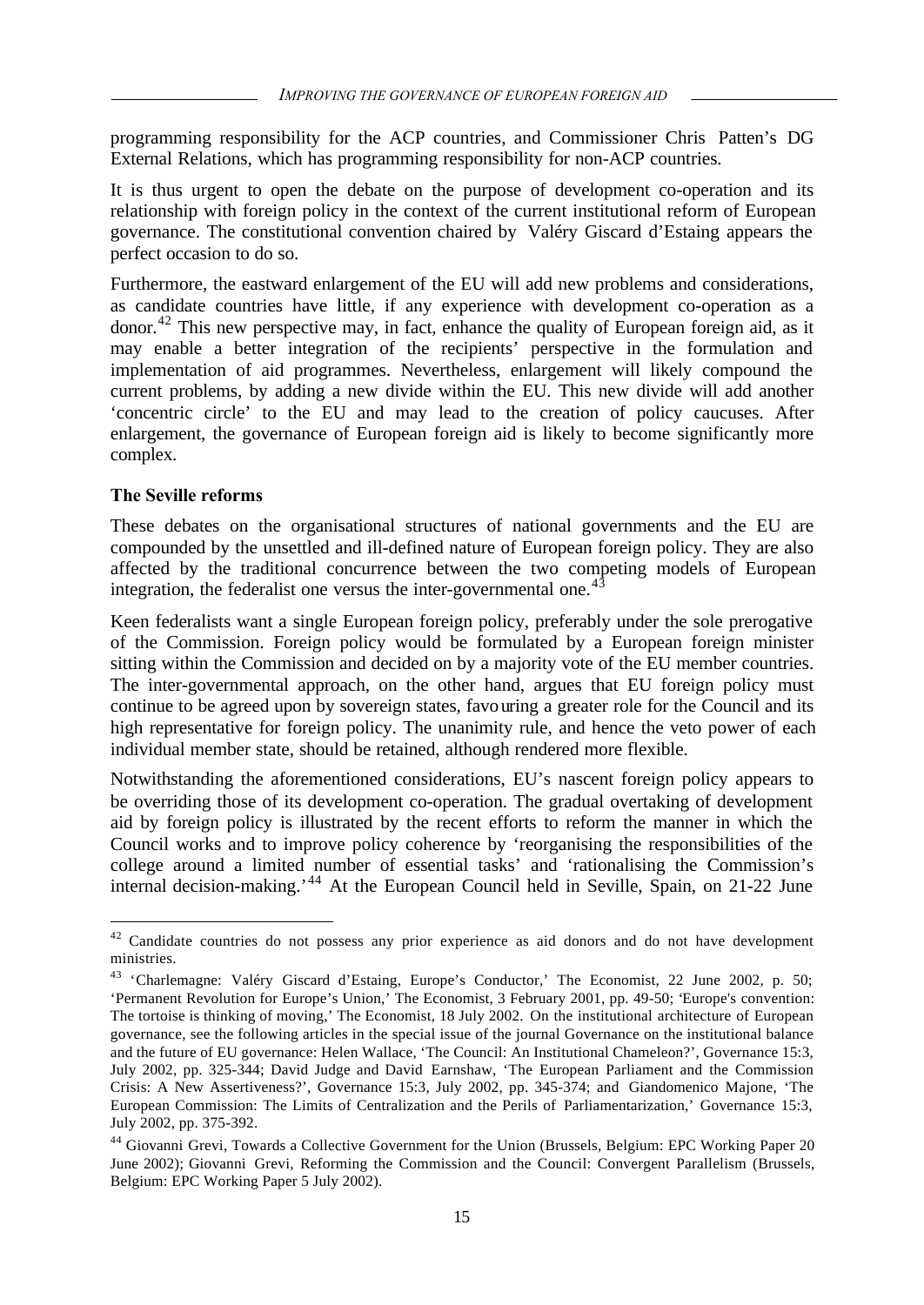2002, EU member states acceded to the proposals put forward by the Secretary General of the European Council and High Representative for Common and Foreign Security Policy, Javier Solana. The number of Council formations has been reduced from 16 to 9 formations, with the creation of a 'super Council of Ministers' in charge of external relations.<sup>45</sup> The Council's rules and procedures were amended accordingly in late July 2002 and became immediately operational during the Danish presidency of the EU in the second semester of 2002.

The Solana proposals and the decisions adopted at the Seville summit mark the end of the Development Council as a separate entity, weakening the autonomy of European foreign aid. They also create new balance of power between the Council and the Commission. The newlycreated General Affairs and External Relations Council will deal with all matters pertaining to the EU's external action, including foreign, security and defence policy, as well as international trade, development co-operation and humanitarian aid. Each government will be represented by the minister of its own choosing, most likely the minister for foreign affairs. This new formation will also be responsible to supervising, co-ordinating and rationalising the work of the European Council. It will prepare pluri-annual strategic programmes covering three-year periods (the first such programme shall be adopted in December 2003) as well as the annual operating programmes of the Council (the first one to be adopted in December 2002). These radical organisational changes are part of the reform of the European Council and the Council of Ministers initiated in December 1999 at the Helsinki Summit, in the broader context of the reform of European governance.

Hence, with the integration of the Development Council into the new General Affairs and External Relations, development aid will progressively become fully integrated in the foreign policy structures, where member states have a greater voice. Hidden behind a fog of countless policy documents, the reforms reflect a desire by EU member states to 're-nationalise' the management of EC aid and inject a stronger political dimension into EC foreign aid. The abysmal record of the Commission is the other reason. However, tensions if not contradictions are likely to emerge between foreign policy (which is firmly anchored in the inter-governmental pillar of the EU) and development aid (which is a community policy).

On the positive side, these reforms will significantly strengthen the political thrust of EC foreign aid in a period when the EU has reiterated its commitment to promote democracy, good governance and the rule of law abroad. It will also enhance the policy coherence between foreign policy, development aid, and international trade. Indeed, EU member countries have themselves failed to satisfactory address the inconsistencies between their aid and trade policies. However, concerns have been raised regarding the rationale and implications of these institutional reforms, especially considering the lack of in-depth debate on the reforms required.<sup>46</sup> In the medium and longer term, there is a risk to weaken the poverty reduction focus of development policy.

There remains a series of unanswered questions, especially regarding how the political objectives of foreign policy will be translated into operational strategies. In general, autonomous executing agencies such as *Europe Aid* tend to be less able to make policy than

<sup>&</sup>lt;sup>45</sup> European Union Council Meeting, Presidency Conclusion, Seville, Spain, 21 and 22 June 2002, in particular Annex I on 'Rule for Organising the Proceedings of the European Council' and Annex II on 'Measures Concerning the Structure and Functioning of the Council.'

<sup>&</sup>lt;sup>46</sup> Eurostep, 'Eurostep Condemns Secret Plans to Abolish EU Development Council – Widespread Criticism of Proposal from EU Member States Governments and Parliamentarians,' Eurostep News Update no.274, May 2002; Eurostep, Retaining the Development Council is Critical for the EU, Declaration of the General Assembly of Eurostep, Bern, Switzerland, 7 June 2002; and Eurostep The Eclipse of EU Development Policy, Press Release on the Abolition of the Development Council, 11 June 2002.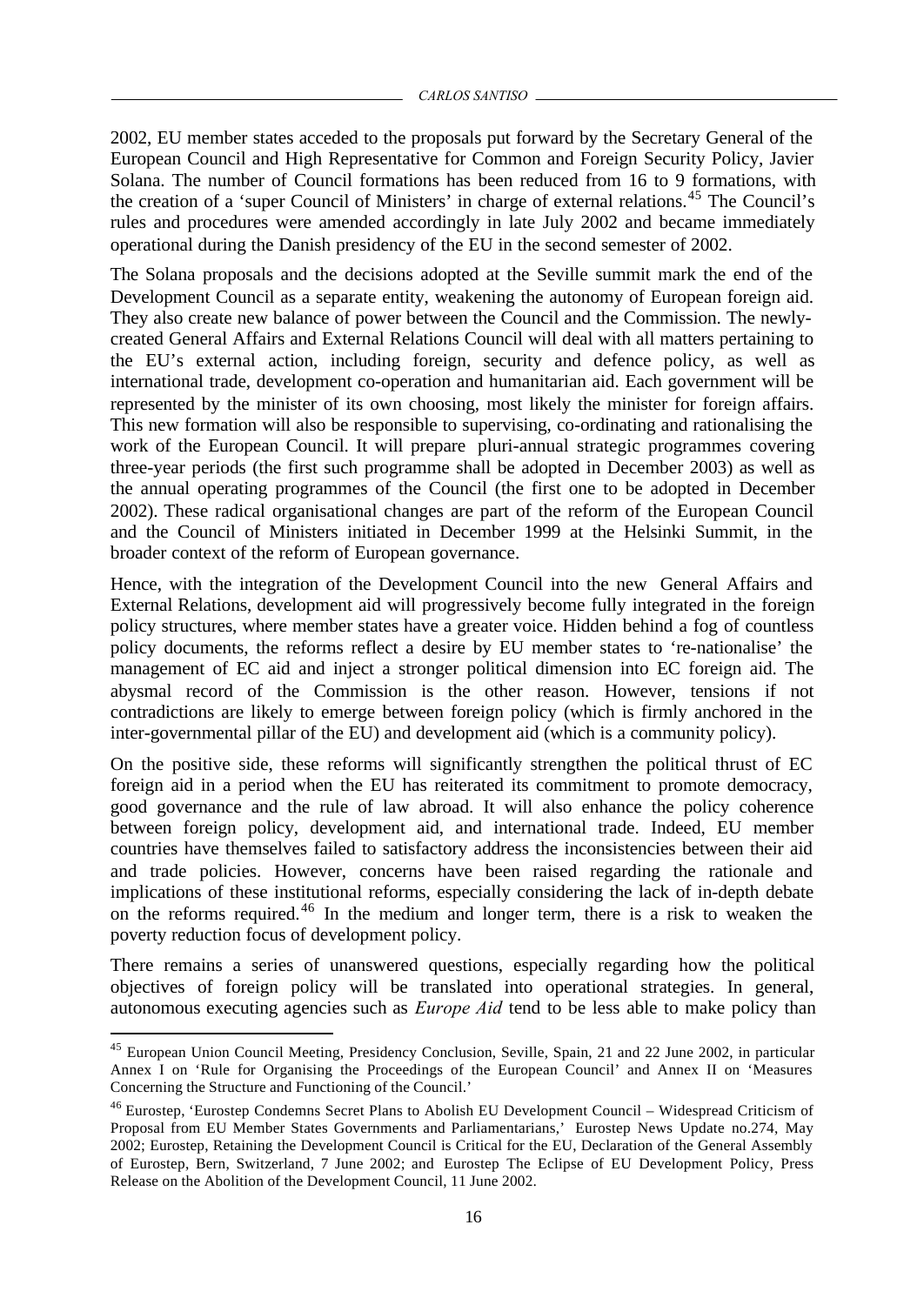cabinet ministries. They actually do not have the statutory power and mandate to do so. More fundamentally, the contours of European foreign policy themselves remain highly contentious, marred in a fierce rivalry between the Commission and the Council. The reform package adopted at the Seville summit also reflects a deep-seated rivalry between the different bureaucratic departments in charge of external relations, both between the Commission and the Council and within the Commission itself.

Within the Commission, the current institutional setting is clearly unsatisfactory. Yet, recent reforms have tended to 'de-politicise' foreign aid by converting it essentially as a technical issue managed by a non-political implementing agency. The reforms adopted in 1999 and implemented over the 2000-02 period, have left DG Development essentially in charge of the co-operation with the 78 ACP countries, while DG External Affairs supervises relations with the rest of the world, including development co-operation with these countries. A specific directorate general handles enlargement. The expected dissolution of DG Development,<sup>47</sup> with the integration of its functions within *Europe Aid*, will result in the transformation of foreign aid into an essentially technical activity. Poul Nielson, the Commissioner for Development, had himself expressed doubt about the relevance of DG Development. <sup>48</sup> The reforms adopted at the Seville Summit also dissolve the European Parliament's Development Committee, thus undermining an important mechanism for accountability.

Furthermore, the Commission's External Affairs Directorate General has always been in competition with the EU High Representative for Common and Foreign Security Policy, sitting firmly in the Council, which represents the interests of member states. EC external relations and development aid often conflicts with the foreign policy objectives of EU member states and the Council. Foreign policy remains an inter-governmental affair jealously guarded by member states, a prerogative that they are unwilling to delegate to the Commission. The Seville reforms should thus been seen in the context of the member states' desire to re-centralise foreign policy by shifting power back to the Council instead of delegating further responsibilities to the Commission.

For its part, the Commission has launched a bold initiative to secure greater independence in the conduct of foreign policy for itself. In May 2002, Romano Prodi, President of the European Commission, unveiled his own proposal for a common foreign policy, which would entail further delegation of powers to the Commission. A single 'high representative' for European foreign policy would be based in the Commission, not the Council. In his audacious proposals of 18 June 2002 to reform EC decision-making and streamline the Commission management structures before enlargement, Prodi suggests a single 'super vice presidency' to oversee all foreign policy areas, including international trade, external relations, development aid and humanitarian assistance. Prodi's bold proposals have nevertheless generated resistance, even within the Commission itself, and will likely be resisted by most EU member countries.<sup>49</sup>

 $47$  The disappearance of DG Development is seen in some quarters as a very likely, if not already decided, outcome, although there appears to be great confusion among EU member states in that regard.

<sup>&</sup>lt;sup>48</sup> Eurostep, 2002, 'EU Commissioner for Development Calls for Commission Development Directorate to be Scrapped – The End of EU Development Policy?' Eurostep News Update No.262 (March).

 $49$  'Prodi to establish a powerful inner cabinet,' Financial Times, 18 June 2002, p. 4; 'Brussels misgivings surface about Prodi plan for shake-up,' Financial Times, 19 June 2002, p. 7; George Parker, 'Prodi tries to enlarge his powers,' Financial Times, Comment and Analysis, 19 June 2002, p. 17; 'Prodi's plan for two tier Commission runs into fierce opposition,' Financial Times, 3 July 2002, p. 8.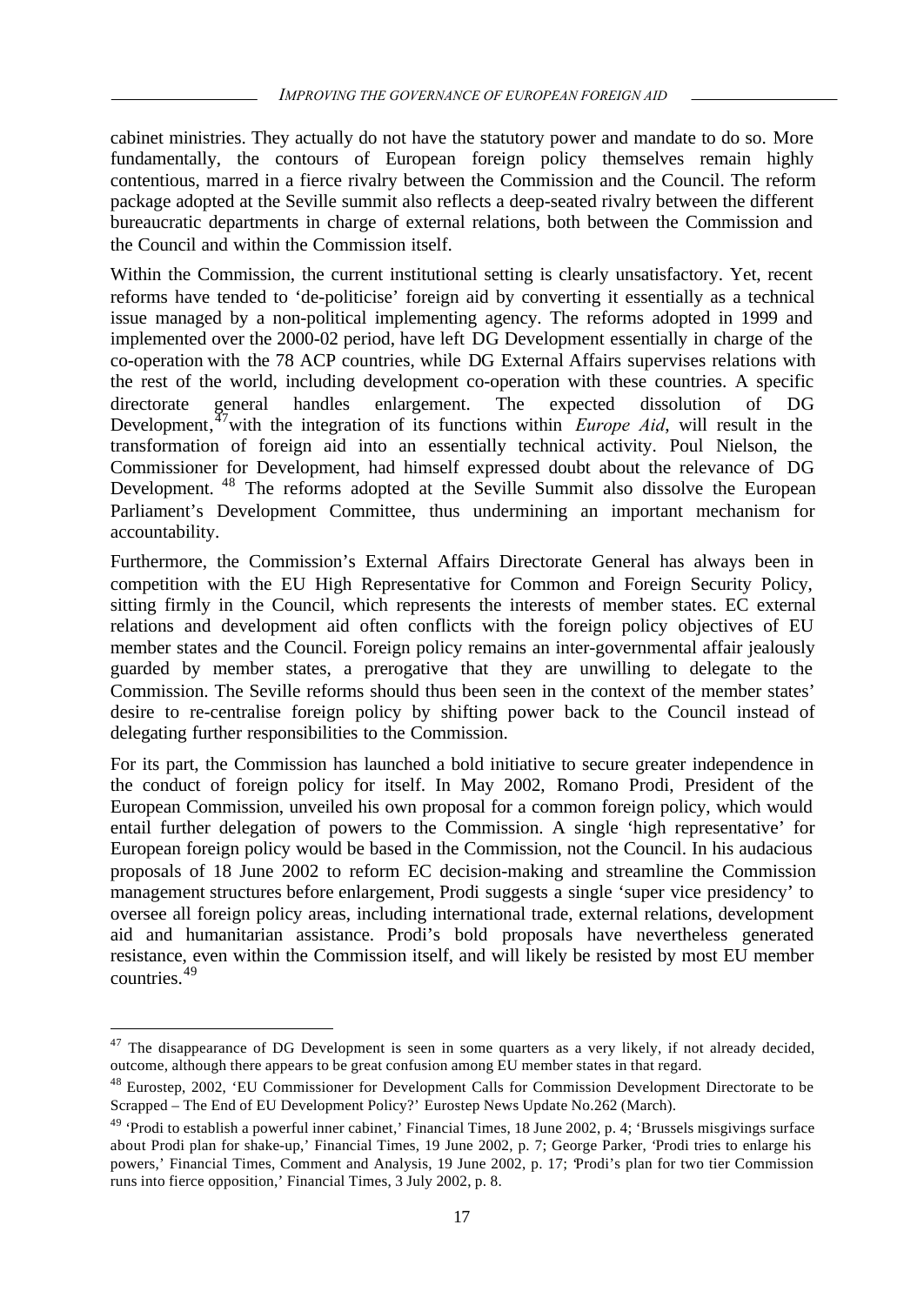These controversies leave European foreign aid vulnerable and fighting for its own relevance. They also reflect two competing visions of European integration, one driven by member states with a strong Council, and another driven by a strong Commission, led by a president with a powerful 'inner cabinet.' No wonder all the energies of the aid bureaucracy are spent to defend its right to exist. The Seville reforms leave unanswered the question of who will be responsible for defining the EC's development co-operation policies and how these will be translated into operational strategies.

# **Tentative conclusions: Fix it or scrap it**

l

Europe is on the brink of dramatic changes in size, shape and governance. However, the reform of European foreign aid is being pursued essentially as technical issue, designed to increase the efficiency and effectiveness of the institutions responsible for its management. It has thus far avoided the broader issue of the ultimate purpose of European foreign aid and the best administrative structure to pursue it. However, EU member states share the blame of the current state of EC foreign aid, as they have been unable or unwilling to provide a clear mandate and coherent guidelines.

A radical solution would be to relegate foreign aid to the exclusive responsibility of EU member states, in effect 'de-communitising' and 're-nationalising' European foreign aid. European integration is built on the principle of the '*acquis communautaire*' according to which delegations of responsibilities are presumed to be permanent and non-revocable. However, a case could be made that foreign aid should be simply 'de-communitised,' returning it to the exclusive responsibility of individual countries and their bilateral aid programs. To maintain aid levels constant, EU member states could recur to a range of options. These include, for instance, increasing the contributions to other multilateral development institutions such as the World Bank and regional development banks as well as to civil society organisations, or engaging more aggressively in the risky strategies of direct budget support to developing countries. However, as these organisations are themselves in dire need of reform, this seems highly unlikely. Moreover, since the United States dominates the agenda of the Bretton Woods institutions, European countries will not agree to this solution.

Alternatively, the EU could engage in a wide-ranging reform of its aid bureaucracy by integrating it more explicitly in the external relations' apparatus. The reform proposals adopted at the Seville Summit appear to indicate that the EU is gradually moving in that direction, by pursuing an integrationist strategy and anchoring development aid more firmly into the intergovernmental pillar of foreign policy. Yet, these changes do not appear to reflect an informed decision on the purpose and governance of European development aid. Rather they are a by-product of the reform of foreign and defence policy. In any event, the EU should more openly discuss whether it wants to maintain EC foreign aid as an autonomous policy field or as an instrument of foreign policy. Any serious reform of European foreign aid and its administrative apparatus must be conditioned by a prior debate on the model of external relations best suited to the EU, hence clarifying the linkages between foreign policy and development co-operation. The constitutional convention on the future of Europe is the perfect opportunity to do so.<sup>50</sup>

<sup>&</sup>lt;sup>50</sup> The Danish government has included amongst the priorities of its presidency (running from July until December 2002) the promotion of democratic governance abroad, the reduction of poverty in developing countries and the reform of European foreign aid.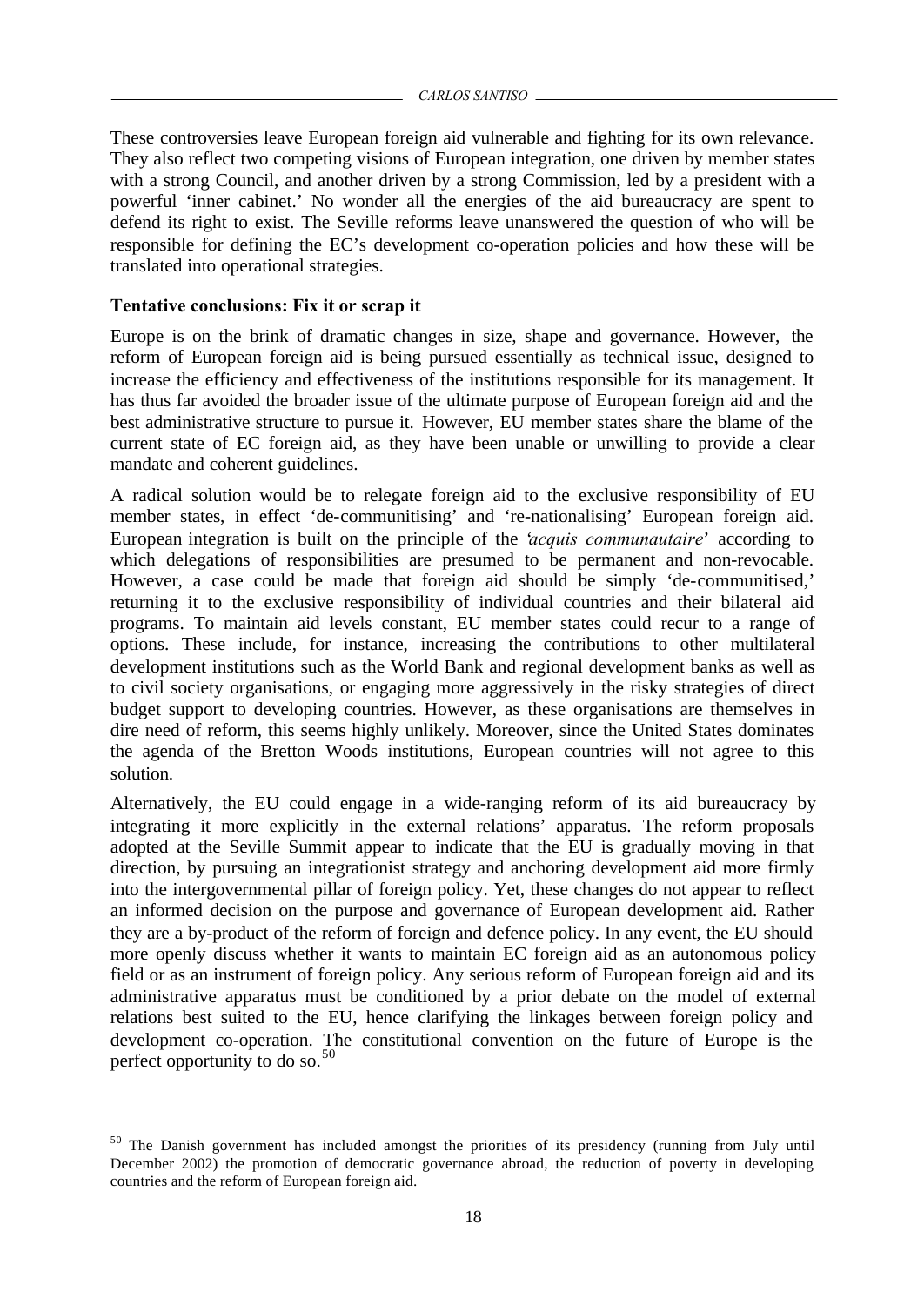Any serious reform of European foreign aid and its administrative apparatus must be conditioned by a prior debate on the model of external relations best suited to the EU and clarifying the linkages between foreign policy and development co-operation. These considerations emerged only marginally in the recent debate on foreign policy reform in the context of the Convention on the Future of Europe on 11 July 2002.<sup>51</sup>

Undoubtedly, there has been considerable change in the way the Commission manages the aid it provides and structures its aid bureaucracy.<sup>52</sup> However, daunting challenges remain to make the Commission aid apparatus a more strategically effective aid organisation. The following four proposals could be considered.

**Foreign policy and development co-operation.** There is an urgent need to widen the current debate on the reform of European governance and foreign policy to include considerations on the purpose of development co-operation. In particular, beyond technical improvements and administrative restructuring, the reform of European development aid should also reassess its contribution to foreign policy. A key challenge of the reform of European foreign aid is to bring together the management of relations with ACP and non-ACP developing countries. The structures that govern European development assistance should be systematically reviewed, and proposals for their reform examined very carefully. The current geographical organisation has become largely inadequate. The working group on external relations of the European constitutional convention should explicitly address these issues, informing its discussions by a comparative analysis of foreign policy and development aid in EU member countries. This would participate in the broader debate in Europe over the ultimate purpose of foreign aid and the most adequate structures to pursue it.

**Institutional reforms.** From the previous debate, a decision will need to be made regarding the more adequate and efficacious institutional arrangement to govern European foreign aid. The *Convention on the Future of Europe* should thus endeavour to provide the necessary political guidance to the administrative reform of the Commission and its aid apparatus. Otherwise European foreign aid is likely to remain a dormant Sisyphus confined in the straightjacket of political incoherence. EU member states must also assume their responsibilities, not always blaming the Commission for the institutional flaws and perverse incentives they contributed to create. The institutional reforms required are likely to entail establishing mechanisms for setting clear policies and translating these policies into operational strategies across regions. The now defunct Development Committee of the European Parliament could have played a critical role in that respect. The missing link in the European aid apparatus resides precisely in the disconnect between the high politics of foreign policy (decided upon by the newly-created General Affairs and External Relations Council and managed by DG External Affairs) and development assistance (which will be exclusively managed by Europe Aid when DG Development disappears). Indeed, to enhance policy coherence, one could argue that DG Development should have been integrated in the apparatus of external affairs, not *Europe Aid*.

**Administrative reforms.** More fundamentally, serious consideration should be given to creating a strong development co-operation department within DG External Affairs. A radical shake-up of the Commission's external relations apparatus would entail re-organising DG External Relations and creating stronger development co-operation department with it with responsibility over aid policy towards both ACP and non-ACP countries. A single DG and a single Commissioner should have responsibility for development as regards both ACP and

<sup>51</sup> 'La Convention à la recherche d'une politique extérieure de l'UE,' Le Monde, 13 July 2002, p. 5.

<sup>52</sup> OECD DAC, 2002, DAC Aid Peer Review of the European Community (Paris: OECD DAC).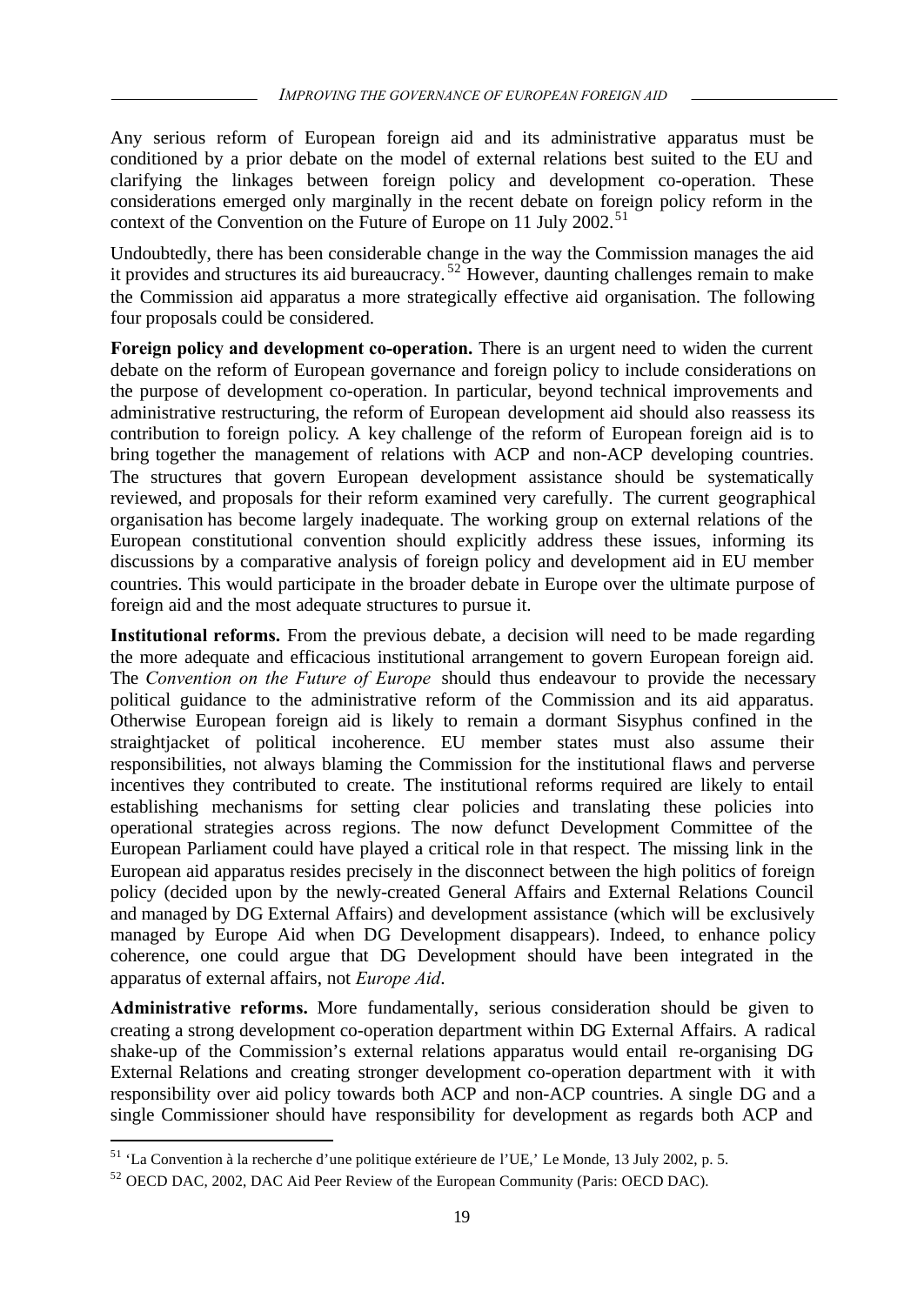non-ACP countries. This change would also guarantee the maintenance within the Commission of an institutional focus for development. The development co-operation department would be responsible for defining development policy, strategic planning and coordination, and devising sectorial policies applicable across regions. It would also oversee the implementation of aid programmes by *Europe Aid*, which would become its operational arm It would also support EC field delegations in the design of country assistance strategies, assist them in the conduct of political dialogue and provide guidance on governance conditionality and aid suspension. More fundamentally, it would ensure that the decisions of the Council are implemented in a coherent, co-ordinated and consistent manner. The aid systems of the Scandinavian countries, especially Sweden and Denmark, offer interesting models.

Similarly, the policy research and evaluation capabilities of Commission should be dramatically enhanced to assess the effectiveness of aid strategies and develop an autonomous voice in the global aid regime capable of challenging the intellectual monopoly of the World Bank. The organisation of evaluation within the Commission remains largely inadequate to guarantee transparency and accountability. The *Evaluation Unit* is located within the very implementing agency, *Europe Aid*. It should be instead transferred to this department yet-to be created.<sup>53</sup> More fundamentally, the research capacities of the Commission remain anaemic. Regrettably, the European aid establishment still lacks the research capacities of countries like the United States or institutions such as the World Bank. It thus encounters difficulties in setting its own agenda and having its voice heard in multilateral forums.

**Governance reforms.** In terms of the governance of foreign aid, the EU must devise a credible and systematic mechanism for allocating aid. This system should allow for greater selectivity in aid flows, enabling the EU to establish a sharper distinction between good and poor performers. Such a mechanism would need to provide the adequate incentives for enhancing aid effectiveness, allowing the Commission to adjust aid levels according to both needs and performance in terms of poverty alleviation and democratic governance. Its objective would be to increase the effectiveness of aid by rewarding good performance with increased levels of aid and sanctioning poor performance by decreasing them. It is now believed that the effect of aid on growth tends to increase with the quality of policy. As a consequence, it is argued, aid would be more effective if it were either more systematically targeted to poor countries with sound economic reform programs or used to promote good policies. While the principle of predictability of aid flows should be preserved, the entitlement tradition should be firmly rejected. This will require establishing a more transparent process of allocating aid amongst countries, with objective indicators to assess needs and performance.<sup>54</sup>

<sup>&</sup>lt;sup>53</sup> The Evaluation Unit might best be described not as being independent of the Commission, but as having independence within the Commission.

<sup>&</sup>lt;sup>54</sup> A model of such a needs and performance-based aid allocation system is provided by the Country Policy and Institutional Assessment (CIPA) framework of the World Bank's IDA. See: Carlos Santiso, Governance Conditionality and the Reform of Multilateral Development Finance: The Role of the Group of Eight (Toronto: G8 Governance Working Paper 7, March 2002); and Carlos Santiso, 'Good Governance and Aid Effectiveness: The World Bank and Conditionality', Georgetown Public Policy Review 7:1, 2001, pp. 102-120.